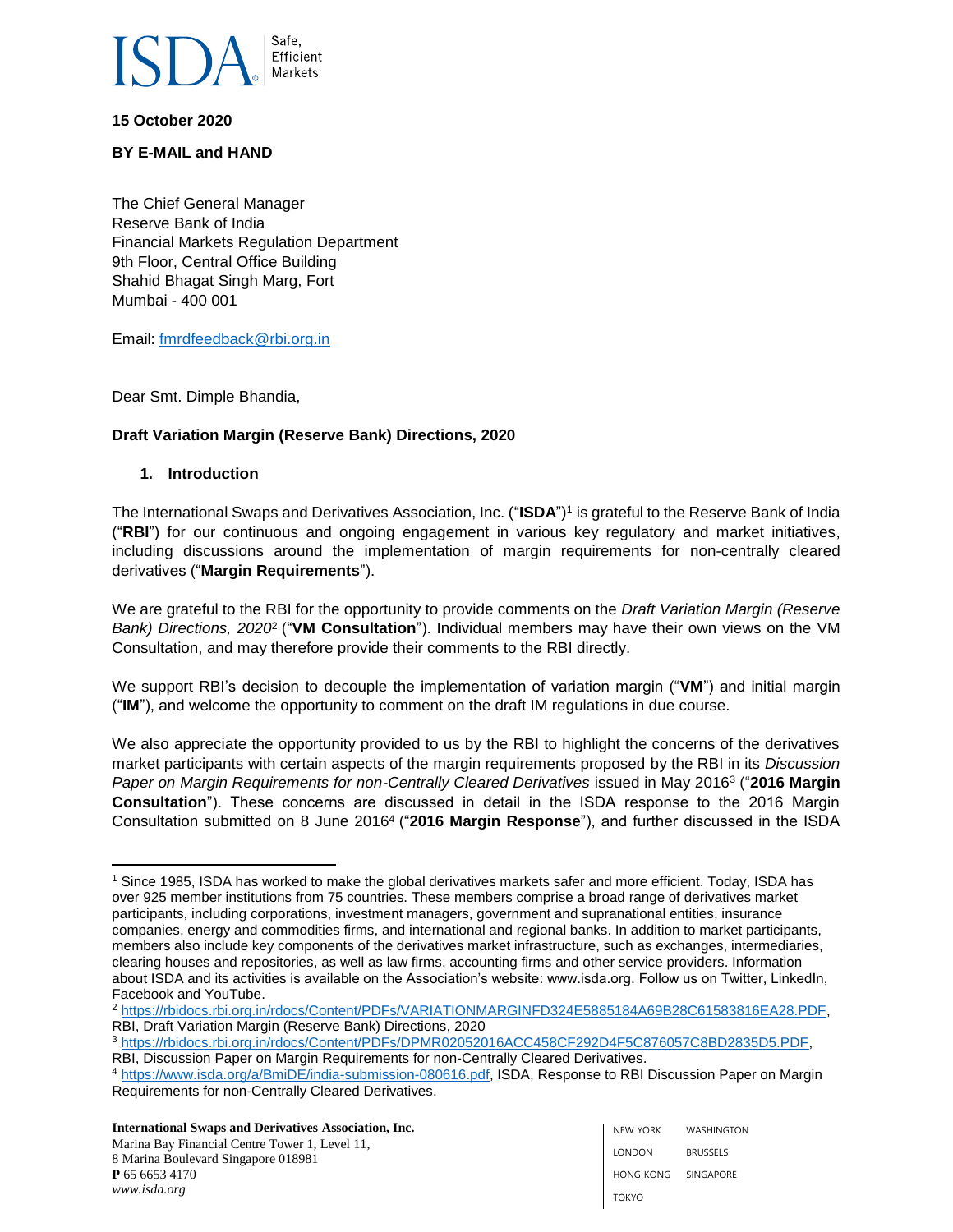# ISDA

letter submitted to the RBI on 14 May 2018<sup>5</sup> ("**2018 May Margin Letter**") as well as the joint ISDA and Fixed Income and Money Market Derivatives Association of India ("**FIMMDA**") follow-up letter submitted on 31 August 2018<sup>6</sup> ("**2018 August Margin Letter**"), and most recently the ISDA letter submitted to the RBI on 5 March 2020<sup>7</sup> ("**2020 Margin Letter**") (collectively, the "**Industry Margin Submissions**"). For ease of reference, the Industry Margin Submissions are available in **Annex 1** of this submission.

The points raised in this response to the VM Consultation take into account our experience and active involvement regarding the Margin Requirements with regulators and ISDA members in Asian jurisdictions such as Hong Kong, Singapore, and Australia as well as other jurisdictions across the globe such as the United States and the European Union. As you may also know, ISDA has played a key role in the advocacy and implementation efforts for Margin Requirements in Asia as well as global jurisdictions, and we believe that we are able to provide the RBI with a unique perspective on the issues faced by these jurisdictions in the implementation of Margin Requirements in India.

We have highlighted the feedback in this response to the VM Consultation in order to better align the RBI's Margin Requirements with those of the final policy framework issued by the Basel Committee on Banking Supervision and the International Organization of Securities Commissions in March 2015<sup>8</sup> ("**BCBS-IOSCO Framework**"), as well as that of other Asian and global jurisdictions, keeping in mind the overall goal of strengthening resilience in the non-centrally cleared derivatives market.

### **2. General comments**

### *a. Netting Act passed in Parliament and the impact on Margin Requirements*

We note that the Bilateral Netting of Qualified Financial Contracts Bill, 2020<sup>9</sup> ("**Netting Bill**") was passed in the *Lok Sabha* (Lower House of Parliament) on 20 September, 2020<sup>10</sup> and *Rajya Sabha* (Upper House of Parliament) on 23 September, 2020<sup>11</sup> . Subsequently, the Netting Bill received assent from the President and was published in the Gazette of India as the Bilateral Netting of Qualified Financial Contracts Act, 2020 ("**Netting Act**") on 28 September, 2020 <sup>12</sup> , with the provisions of the Netting Act coming into force on 1 October, 2020<sup>13</sup>.

We are grateful for the RBI's constant engagement with ISDA, the Ministry of Finance ("**MoF**"), and other stakeholders in considering and proposing solutions to resolving the netting position in India as well as the formulation of the Netting Act. In particular, we commend RBI for providing constructive feedback and input on the draft Netting Act during the MoF's closed consultation sessions in 2019. ISDA is also grateful for the opportunity to present its views on netting to

 $\overline{\phantom{a}}$ <sup>5</sup> [https://www.isda.org/a/FTAEE/India-Submission-14-May-18.pdf,](https://www.isda.org/a/FTAEE/India-Submission-14-May-18.pdf) ISDA, Submission to RBI on netting & margin requirements.

<sup>6</sup> [https://www.isda.org/a/sTAEE/India-Submission-31-Aug-18.pdf,](https://www.isda.org/a/sTAEE/India-Submission-31-Aug-18.pdf) ISDA & FIMMDA, Follow-up submission to RBI on netting and margin requirements.

<sup>7</sup> [https://www.isda.org/a/1u9TE/RBI\\_Margin-Netting-letter.pdf,](https://www.isda.org/a/1u9TE/RBI_Margin-Netting-letter.pdf) ISDA, Submission to RBI on Margin Requirements and the Bilateral Netting of Financial Contracts Bill, 2020

<sup>8</sup> [https://www.bis.org/bcbs/publ/d317.pdf,](https://www.bis.org/bcbs/publ/d317.pdf) BCBS-IOSCO, Margin requirements for non-centrally cleared derivatives 9 [http://164.100.47.219/BillsTexts/LSBillTexts/Asintroduced/98\\_2020\\_LS\\_Eng.pdf,](http://164.100.47.219/BillsTexts/LSBillTexts/Asintroduced/98_2020_LS_Eng.pdf) Parliament of India, Bilateral Netting of Qualified Financial Contracts Bill, 2020.

<sup>10</sup> [http://164.100.47.193/bull1/17/IV/20.09.2020.pdf,](http://164.100.47.193/bull1/17/IV/20.09.2020.pdf) Parliament of India, Lok Sabha Bulletin Part 2, Page 24, Paragraph 15.

<sup>11</sup> [http://164.100.47.5/newsite/bulletin2/Bull\\_No.aspx?number=60251,](http://164.100.47.5/newsite/bulletin2/Bull_No.aspx?number=60251) Parliament of India, Rajya Sabha Bulletin, Paragraph 9.

<sup>12</sup> [http://egazette.nic.in/WriteReadData/2020/222064.pdf,](http://egazette.nic.in/WriteReadData/2020/222064.pdf) Government of India, The Gazette of India.

<sup>13</sup> [http://egazette.nic.in/WriteReadData/2020/222198.pdf,](http://egazette.nic.in/WriteReadData/2020/222198.pdf) Government of India, The Gazette of India.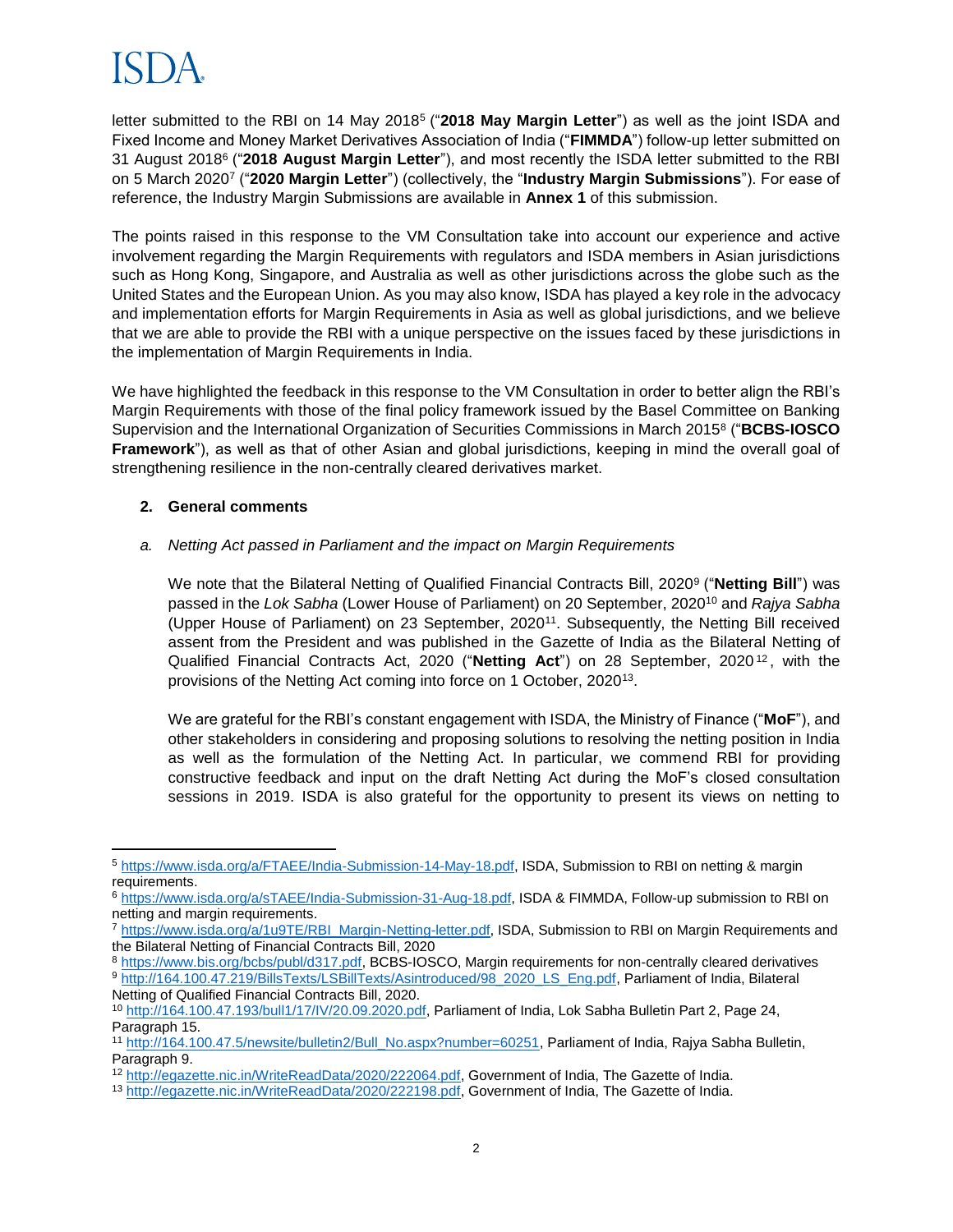

l

policymakers and regulators such as the RBI and MoF, and to work together on this important initiative.

As we have highlighted in the Industry Margin Submissions, resolving the netting position in India is key to advancing the work in various other initiatives, including the implementation of Margin Requirements in India.

The Netting Act will resolve the existing inconsistency of netting application to different types of entities incorporated in India, and will also resolve the inconsistencies noted by the RBI in previous statements, summarized in **Annex 2** of this submission.

We note that Paragraph 4 (Powers of Authority) of the Netting Act gives the RBI and other regulators the power to *"designate any bilateral agreement or contract or transaction, or type of contract regulated by it, as qualified financial contract"* <sup>14</sup> .

We would urge that the RBI, in conjunction with the other regulators, continue to actively engage with the MoF and market participants to consider and put in place any further measures, by way of follow-up regulations and guidance that would be necessary in order to designate the list of qualified financial contracts ("**QFC**"). We would also encourage the RBI to ensure that the list of QFCs aligns with those in the 2018 ISDA Model Netting Act<sup>15</sup>, which has been reproduced in **Annex 3** of this submission for ease of reference.

We would urge the RBI to only implement the proposals in the VM Consultation after the relevant list of QFCs has been notified under the Netting Act.

As discussed during our meetings with the RBI as well as the MoF closed consultation sessions, it is imperative that the Netting Act confirms, among others, the enforceability of netting in India with respect to the different counterparty types as well as transaction types. Therefore, it is essential that the RBI and other regulators notify the list of QFCs in order for the netting provisions to have full effect, and for the market to fully benefit from the provisions of the Netting Act, prior to the proposals in the VM Consultation being implemented.

#### *b. Offshore posting of collateral should be allowed*

We welcome the RBI's explicit confirmation in the VM Consultation that, as part of their global exposure management, Domestic Covered Entities ("**DCE**") and Foreign Covered Entities ("**FCE**") will be able to exchange collateral offshore for the purposes of complying with such Margin Requirements. This request has been highlighted in the Industry Margin Submissions and through extensive discussions in bilateral meetings with the RBI over the years, and we thank the RBI for considering our feedback in this regard.

We understand that a foreign bank branch in India is considered to be a DCE and accordingly, paragraph 4(5) of the VM Consultation regarding offshore posting of collateral will not be applicable to the non-centrally cleared derivatives ("**NCCD**") transactions entered into by a foreign bank via its onshore branch with an Indian bank, or another foreign bank branch in India. This means that when a foreign bank collateralizes its NCCD transactions with its counterparty in India, it will need to split its collateral portfolios and credit agreement (for example, ISDA Credit Support Annex ("**CSA**"))

<sup>14</sup> [http://164.100.47.219/BillsTexts/LSBillTexts/Asintroduced/98\\_2020\\_LS\\_Eng.pdf,](http://164.100.47.219/BillsTexts/LSBillTexts/Asintroduced/98_2020_LS_Eng.pdf) Parliament of India, Bilateral Netting of Qualified Financial Contracts Bill, 2020, Page 4, Paragraph 4.

<sup>15</sup> [https://www.isda.org/a/X2dEE/FINAL\\_2018-ISDA-Model-Netting-Act-and-Guide\\_Oct15.pdf,](https://www.isda.org/a/X2dEE/FINAL_2018-ISDA-Model-Netting-Act-and-Guide_Oct15.pdf) ISDA, 2018 ISDA Model Netting Act and Guide, Page 36-37.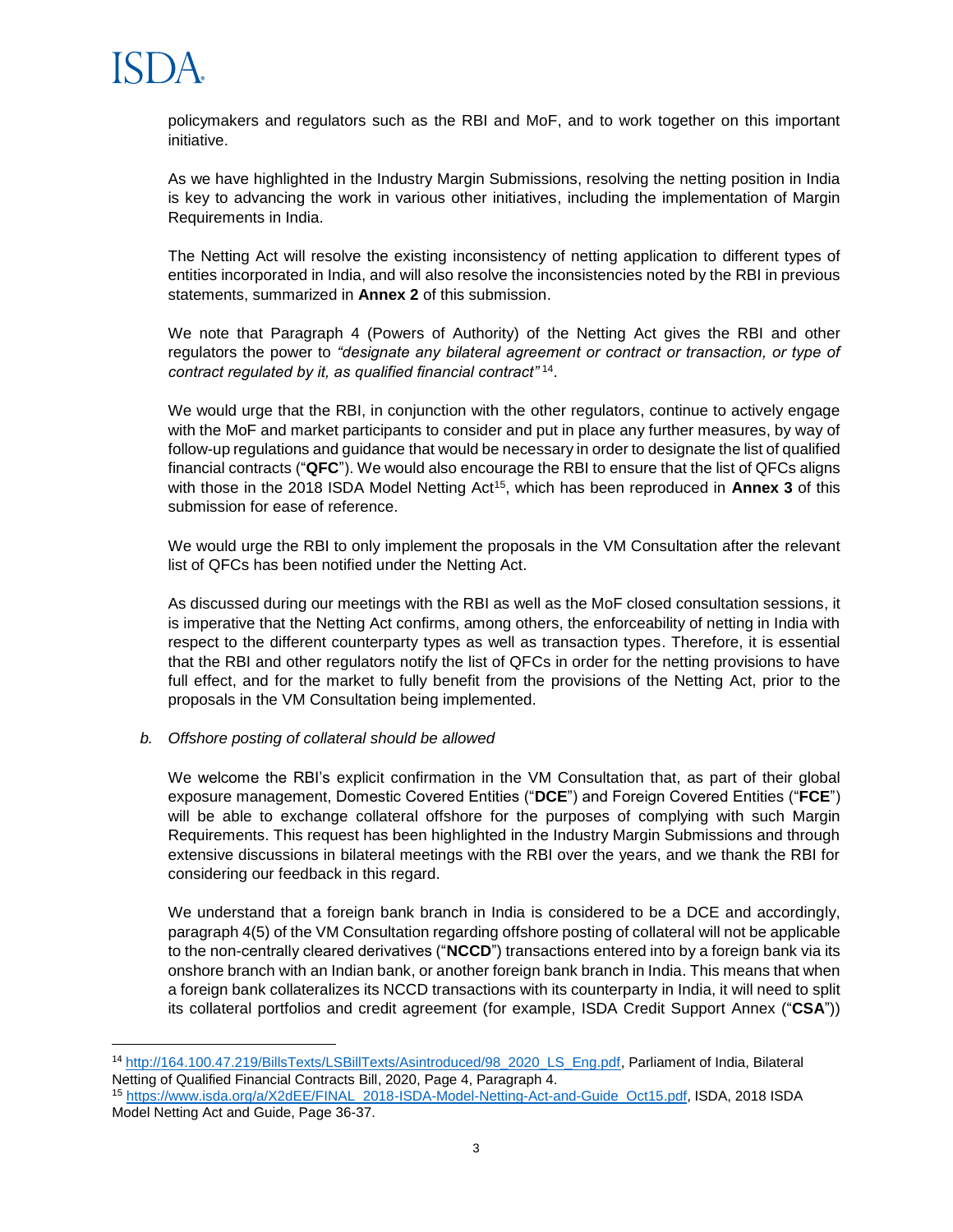

with the same counterparty into two: one for transactions booked at the onshore branch level, and the other for transactions booked at the head office and offshore branches of the foreign bank. This would significantly increase documentation and operational complexity for both parties.

It is common practice globally that inter-bank NCCD transactions are documented under a multibranch ISDA Master Agreement, and VM is exchanged and centrally managed under a single CSA which collateralizes the net mark-to-market exposure under all the transactions entered into between two banks. Requesting a foreign bank's onshore branch to keep VM exchanged in India will entail the use of two CSAs with the same counterparty and represents a major departure from international best practice. We are not aware of any other jurisdictions where a similar requirement has been included in the margin rules. A global CSA construct as described above is also relevant in the case of cross-border trades, and we request that the RBI recognize such a construct in allowing offshore posting of collateral.

Therefore, we request that the RBI expand the application scope of paragraph 4(5) to cover NCCD transactions entered into between a foreign bank via its onshore branch and another DCE. We further note that some changes will need to be made to paragraph 5(1) to allow two DCEs, one or both of which is/are a foreign bank branch, to exchange cash collateral denominated in a freely convertible foreign currency or foreign securities, to enable such collateral to be held and managed offshore.

We would also request that the RBI circular to be issued allow offshore posting of collateral on a permanent basis and allows any related capital relief, and that in making such a determination, the RBI also considers all the relevant fact patterns in reviewing such cross-border collateral exchanges as highlighted in the Industry Margin Submissions and reiterated in **Annex 4** of this letter, and updated to incorporate our members' request regarding exchange of margin between an onshore foreign bank branch and an Indian bank as discussed above. We would also welcome the opportunity to provide feedback on this RBI circular prior to implementation, in addition to clarity on the timeline for the publication of this circular.

#### *c. Allowing full substituted compliance*

ISDA commends the RBI for allowing substituted compliance for cross-border NCCD transactions between a DCE and a FCE in the VM Consultation. However, the VM Consultation does not seem to allow substituted compliance for NCCD transactions between a DCE which is a foreign bank branch and another DCE. We reiterate the request that the RBI allow full substituted compliance in line with other global regulators, including those in Asia such as Hong Kong, Singapore, and Australia, who have provided a full substituted compliance framework under which:

- i. Branches of regulated foreign financial institutions are allowed to comply with the foreign margin rules that are deemed or assessed to be comparable instead of the local margin rules when trading with local entities, or other branches of regulated foreign financial institutions; and
- ii. Local regulated entities are allowed to comply with foreign margin rules to which their counterparties, including local branches of regulated foreign financial institutions, are subject to if such rules are deemed or assessed to be comparable.

Excluding transactions between foreign entities (including Indian branches of foreign entities) and Indian entities from such a substituted compliance framework would be contrary to the intent of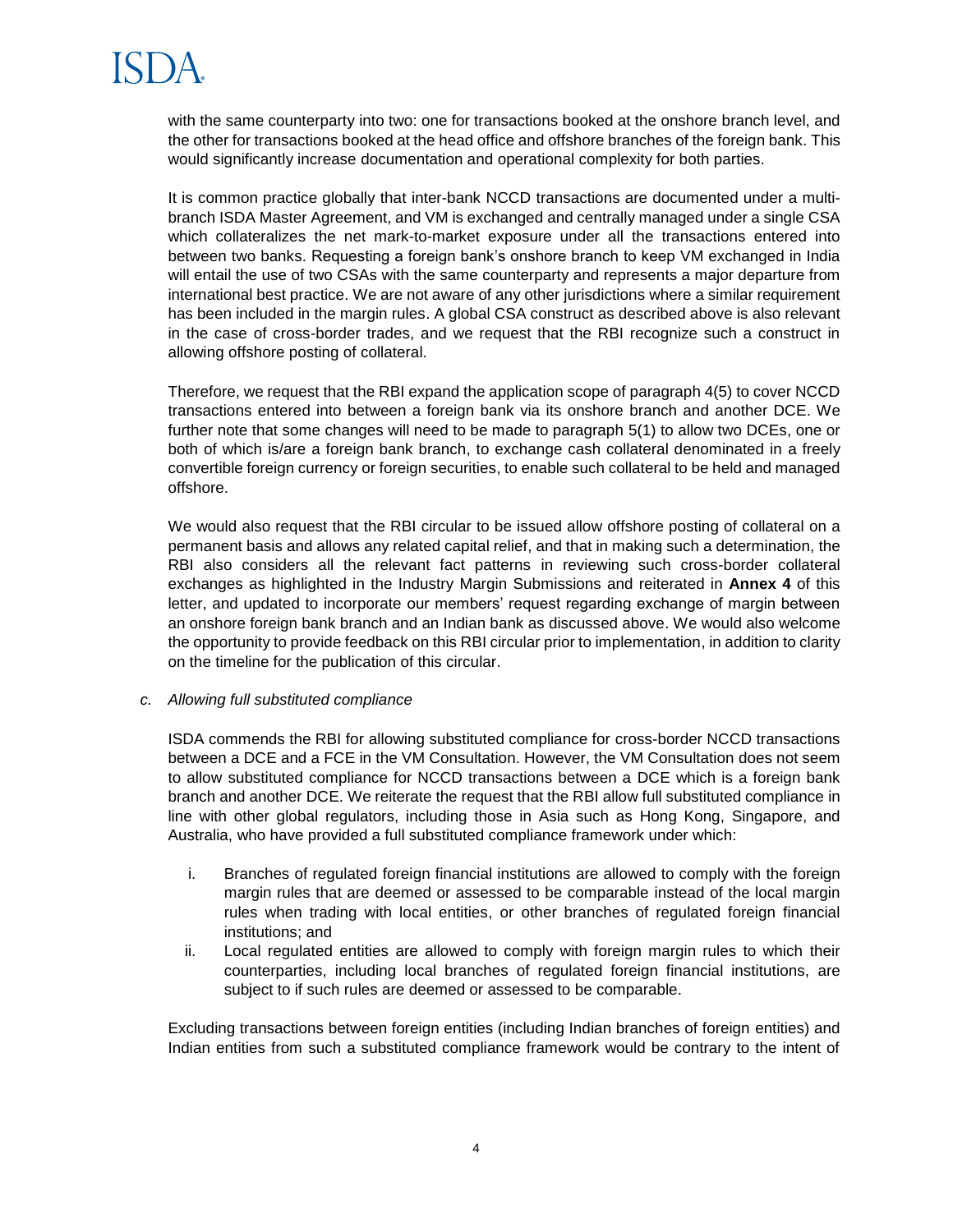

principle 7 of the BCBS-IOSCO Framework<sup>16</sup>, which was formulated to address the application of duplicative rule sets in a cross-border context where a foreign entity (or its local branch) trades with a local entity.

It is also worth noting that global banks have already been exchanging VM for onshore transactions under foreign margin rules for a number of years. Not allowing substituted compliance for these transactions now could disrupt established trading relationships and severely limit hedging & financial flows. Therefore, we request that the RBI harmonises its approach with respect to substituted compliance so as to be in line with the BCBS-IOSCO Framework and other global regulators.

Alternatively, as highlighted in the 2016 Margin Response, the RBI can consider allowing transactions entered into by foreign bank branches in India to a framework of automatic deference. Under such a framework, where a foreign-incorporated DCE is directly subject to foreign margin requirements that are substantially similar to the BCBS-IOSCO Framework, it may comply with the margin requirements of its home regulator. This approach will assist in achieving a workable crossborder framework

#### *d. Exemption of stamp duty and filing charges for VM and IM*

As previously highlighted in the Industry Margin Submissions, the execution of credit support documents and transfer of collateral may attract stamp duty (with the latter attracting ad valorem stamp duty in certain States in India) at both the federal level and at the state level in India. In the case of transfer of collateral, stamp duty may be payable if (a) a written notice calling for collateral is issued; and (b) an acknowledgement of, or an agreement with, such notice is required by the collateral provider.

In addition, we understand that Paragraph 77 (Duty to register charges, etc.) of the Companies Act,  $2013^{17}$  requires all charges to be registered, which could also be interpreted to include the posting of VM. If the charge is not registered, then the said charge will not be taken into account by a liquidator in case of insolvency or winding up of the company. This would defeat the very purpose that the Margin Requirements are intended to serve.

Given the frequency of margin exchange for VM and IM, large amounts of IM to be posted, and the serious consequences of non-payment or inadequate payment of stamp duty and failure of registering a charge, we request that the RBI works with the relevant authorities to introduce exemptions relating to transfer of margin in the relevant laws for stamp duty and exempt documents in relation to exchange of margin from the ambit of filing of charges.

#### *e. Treatment of non-netting jurisdictions*

 $\overline{a}$ 

Where in-scope transactions are executed with an FCE that is located in a jurisdiction where either close-out netting is not enforceable upon insolvency of the counterparty or collateral arrangements are not legally enforceable upon default of the counterparty, there are additional enforcement risks associated with posting of margin as previously highlighted in the Industry Margin Submissions. We request that the RBI consider putting in place exemptions on the exchange of VM in such situations, and any legal review on determining whether a counterparties and jurisdictions are

<sup>16</sup> [https://www.bis.org/bcbs/publ/d317.pdf,](https://www.bis.org/bcbs/publ/d317.pdf) BCBS-IOSCO, Margin requirements for non-centrally cleared derivatives, Page 23, Paragraph 7.1.

<sup>17</sup> [https://www.mca.gov.in/Ministry/pdf/CompaniesAct2013.pdf,](https://www.mca.gov.in/Ministry/pdf/CompaniesAct2013.pdf) Ministry of Corporate Affairs, The Companies Act, 2013, Page 60, Paragraph 77.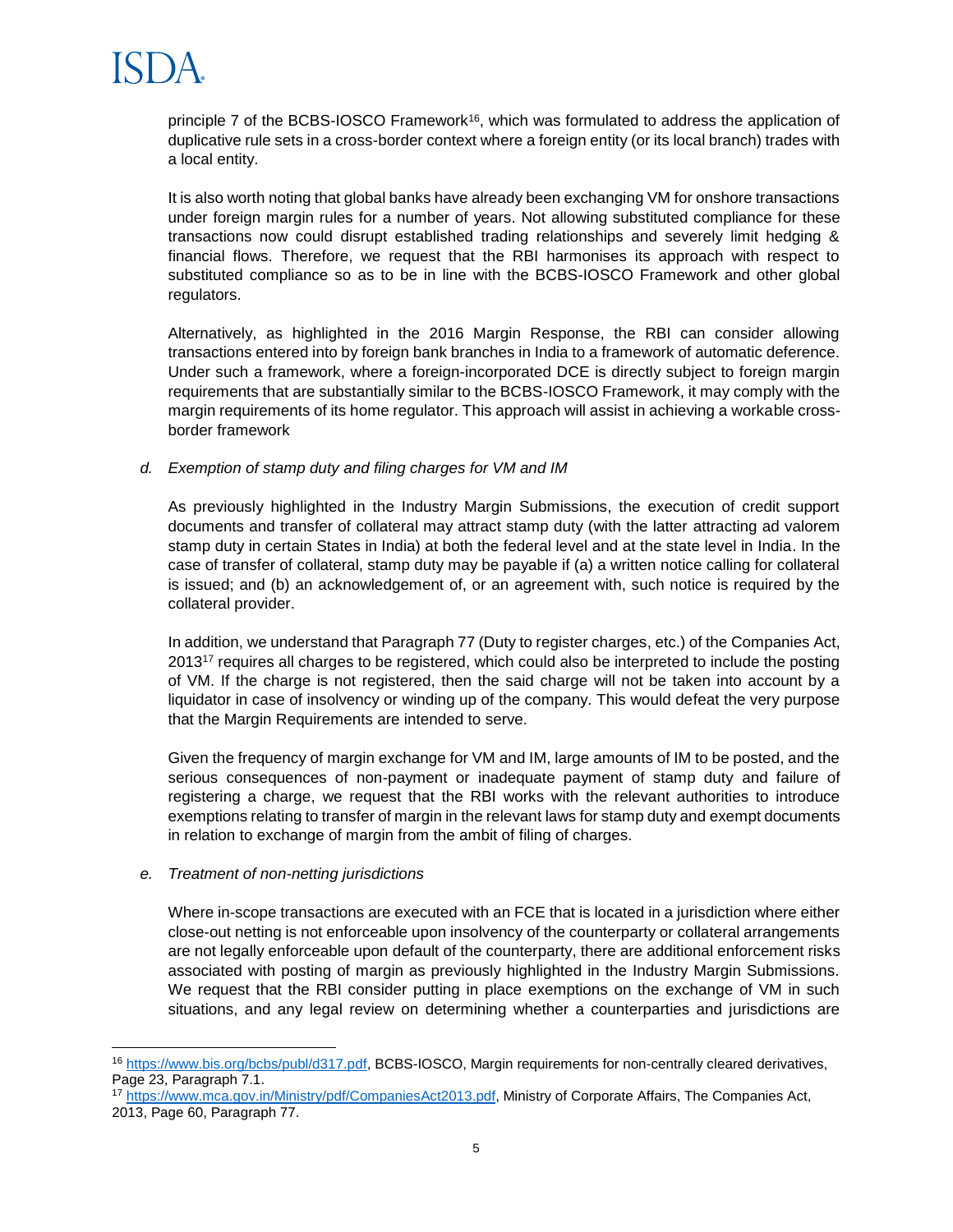

netting friendly or not should be permitted to be undertaken by each entity. In this respect, we note that the margin rules in the EU, Australia, Hong Kong, and Singapore have included an exemption for transactions entered into with counterparties incorporated in non-netting jurisdictions.

#### *f. Implementation timeline*

As highlighted in the Industry Margin Submissions, we would like to reiterate the request that the RBI provide the industry sufficient implementation time prior to the implementation of VM requirements, including sufficient time to allow the industry to repaper all agreements to regulatorycompliant documentation. We would also request more clarity on the timeline for implementation of IM requirements.

#### **3. Specific Comments**

For ease of reference, the headings and paragraph numbers used below correspond to those used in the VM Consultation.

#### *a. Definition of AANA, paragraph 2(1)(a)*

The definition of average aggregate notional amount ("**AANA**") in paragraph 2(1)(a) deviates substantially from the one used in the BCBS-IOSCO Framework and other BCBS-IOSCO jurisdictions, which use observations of March, April and May month-end gross notional amounts for the relevant year. We should note that most jurisdictions use AANA to decide initial margin phase-in dates and do not apply AANA to VM requirements. Nonetheless, if RBI intends to define the VM threshold by reference to AANA, we would recommend RBI align the AANA calculation with the one used in the BCBS-IOSCO Framework, as monitoring AANA for a 12-month period will be very burdensome for all entities. Please refer to paragraph 3(b) and 3(c) below for our comment on the definitions of DCE and FCE, and how AANA should be defined for those entities.

Furthermore, subject to the clarification of the definition of 'permitted derivative contracts' (as discussed in paragraph 3(e) below), we understand that only 'permitted derivative contracts' should be taken into consideration for the AANA calculation, and request explicit confirmation from the RBI that this is the intent.

### *b. Definition of DCE, paragraph 2(1)(d)*

The scope of DCEs as currently defined in paragraph 2(1)(d) is unclear when considering DCEs that may have headquarters overseas. Based on the current definition, our interpretation is that 'financial entities' would include foreign bank branches in India. We would like to seek clarification that only trades booked within Indian branches of such foreign entities are subject to VM requirements. Therefore, we request that the RBI explicitly clarify that the proposals in the VM Consultation only apply to trades booked at the onshore branch of entities headquartered offshore, to the extent that such entities are regulated by the relevant regulators in paragraph  $2(1)(d)(i)$ . This clarification would be in line with requirements of other global regulators, including those in Asia such as Hong Kong, Singapore and Australia.

In addition, the definition of DCE also includes Foreign Portfolio Investors ("**FPIs**") in paragraph  $2(1)(d)(iii)$ . We request that the RBI consider FPIs as FCEs as opposed to DCEs, and seek clarification that only activities of an FPI entity which relate to investments in NCCDs using the FPI license are in-scope. It is also worth noting that paragraph 5(3) allows FPIs the same flexibility as FCEs for eligible collateral, therefore treating them at par with FCEs in some aspects.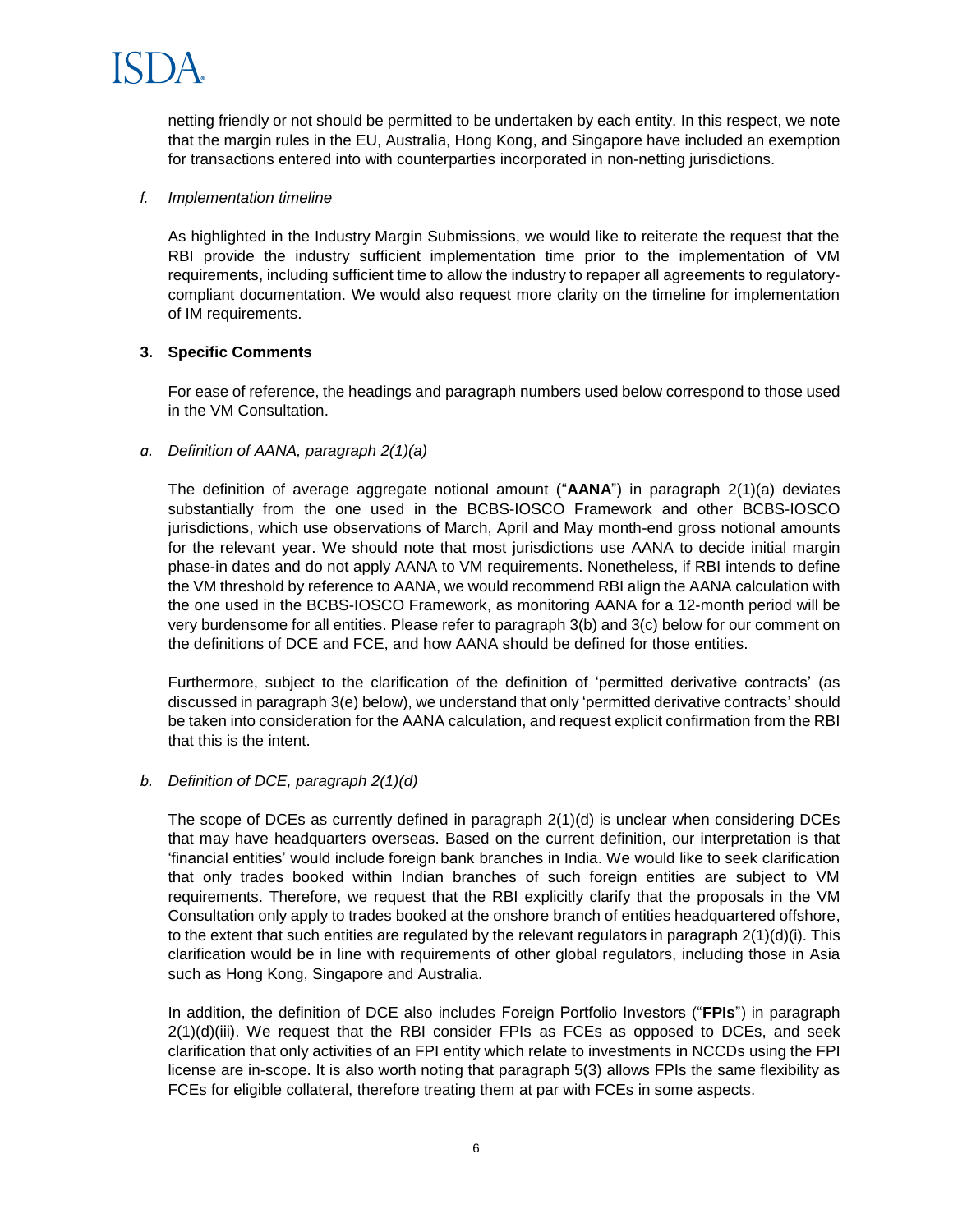$\overline{\phantom{a}}$ 

Similarly, the definition of DCE also includes International Financial Services Centre ("**IFSC**") Banking Units ("**IBUs**") in paragraph 2(1)(d)(ii). The existing RBI Operational Guidelines on IFSC issued on 31 March, 2015<sup>18</sup> indicate that *"a financial institution or a branch of a financial institution set up in the IFSC and permitted / recognised as such by the Government or a Regulatory Authority*  shall be treated as person resident outside *India*<sup>ng</sup>. In addition, the RBI circular on Setting up of IFSC IBUs published on 1 April, 2015<sup>20</sup> indicates that *"all transactions of IBUs shall be in currency*  other than INR<sup>'21</sup>. It is also worth noting that, similar to FPIs, paragraph 5(3) allows IBUs the same flexibility as FCEs for eligible collateral. Therefore, we request that the RBI consider IBUs as FCEs as opposed to DCEs.

As currently drafted, the definition of DCE could also include non-banking financial institutions ("**NBFIs**") and corporates. Many corporates in India are subsidiaries of multi-national corporations, and therefore could exceed the AANA threshold of INR 50,000 crore proposed in paragraph 2(1)(d)(iii). The BCBS-IOSCO Framework is applicable only to financial institutions and systemically important non-financial institutions. In this respect, we note that the application scope of the margin rules in each jurisdiction vary from one to another, in particular when it comes to corporates. For example, the margin rules in the US, Singapore and Australia are not applicable to corporates whereas the margin rules in the EU and Hong Kong cover corporates which are considered to be systemically important and the minimum notional amount of NCCDs applicable to corporates under the EU and Hong Kong rules are much higher than INR 50,000 crore.

NBFIs with an AANA as low as INR 50,000 crore are unlikely to cause any systemic risk to the financial markets in India. We would therefore request RBI to consider raising the AANA threshold for NBFIs to USD 8 billion - this will align the applicable AANA with that of FCEs as defined in paragraph 2(e)(ii) and create a level playing field for domestic and foreign NBFIs.

In addition, corporates in India are unlikely to have the operational capacity or infrastructure for the exchange of VM, nor do they currently have access to clearing. Applying the Margin Requirements to corporates would severely limit such entities' access to the derivatives markets and their ability to hedge risk, and therefore we request RBI to consider excluding corporates from the definition of DCE.

We also request that the RBI consider exempting transactions undertaken by corporates and NBFIs to hedge underlying business risks from VM requirements, in line with other global jurisdictions. Such end-user exemptions will ensure that corporates that undertake derivative trades to hedge business risks are not burdened with VM requirements. Requiring non-financial end users who transact in derivatives to hedge underlying business risk to exchange VM may discourage such entities from entering into derivative trades for genuine business purposes if the cost of hedging is substantially increased for them, which could lead to the unintended consequence of disincentivization of hedging activities.

We request that the RBI also provide a comprehensive list of in-scope entity types for the avoidance of doubt.

<sup>18</sup> [https://rbidocs.rbi.org.in/rdocs/notification/PDFs/92APDIRIFSC0104.pdf,](https://rbidocs.rbi.org.in/rdocs/notification/PDFs/92APDIRIFSC0104.pdf) RBI, Operational guidelines on International Financial Services Centre

<sup>19</sup> [https://rbidocs.rbi.org.in/rdocs/notification/PDFs/92APDIRIFSC0104.pdf,](https://rbidocs.rbi.org.in/rdocs/notification/PDFs/92APDIRIFSC0104.pdf) RBI, Operational guidelines on International Financial Services Centre, Page 1, Paragraph 2.

<sup>20</sup> [https://rbidocs.rbi.org.in/rdocs/notification/PDFs/FNIBU010415CIRN.PDF,](https://rbidocs.rbi.org.in/rdocs/notification/PDFs/FNIBU010415CIRN.PDF) RBI, Setting up of IFSC Banking Units (IBUs)

<sup>&</sup>lt;sup>21</sup> [https://rbidocs.rbi.org.in/rdocs/notification/PDFs/FNIBU010415CIRN.PDF,](https://rbidocs.rbi.org.in/rdocs/notification/PDFs/FNIBU010415CIRN.PDF) RBI, Setting up of IFSC Banking Units (IBUs), Page 3, Paragraph 2.6(ii).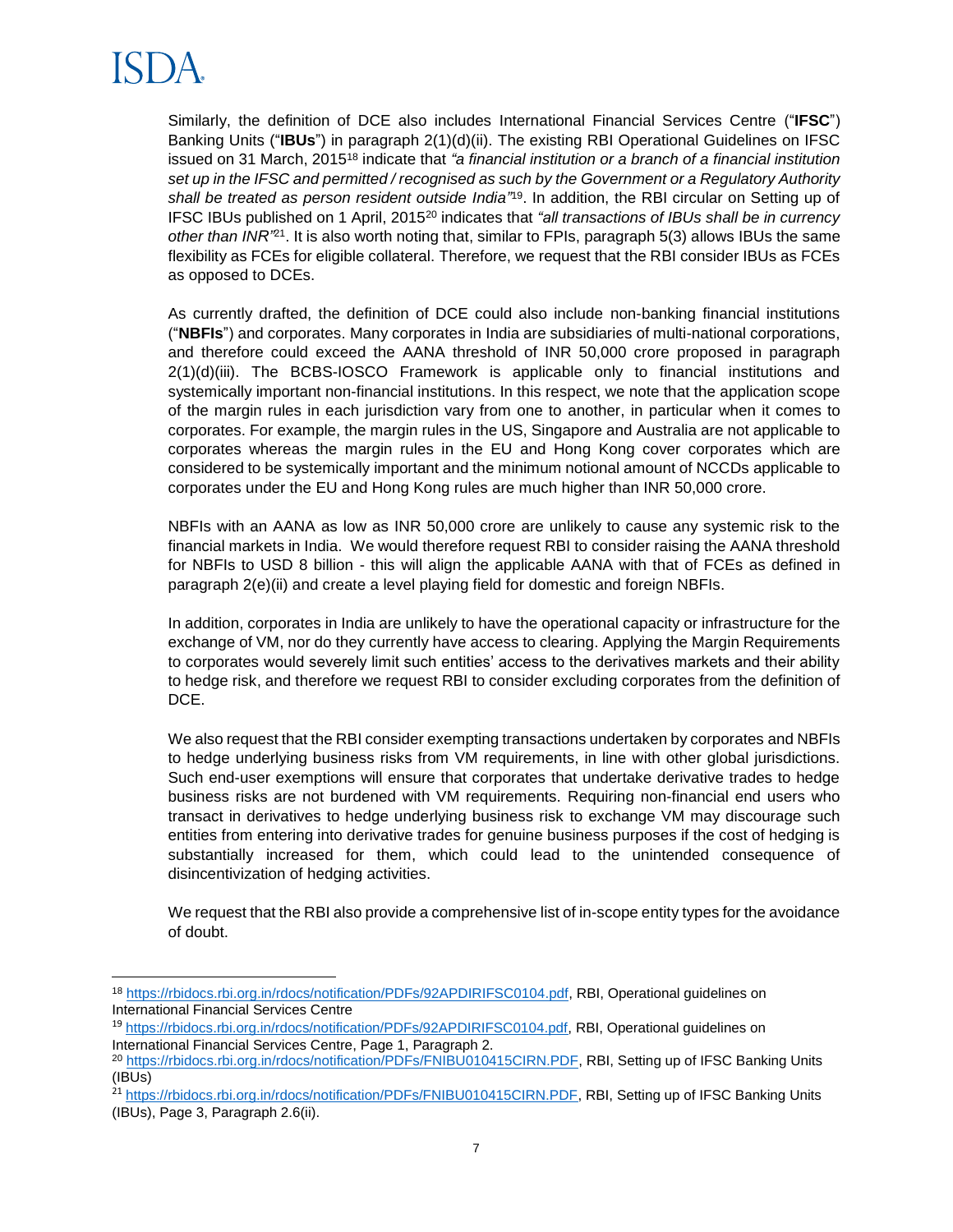

l

### *c. Definition of FCE, paragraph 2(1)(e)*

The definition of FCE in paragraph  $2(1)(e)(i)$  includes the term "regulated financial entities". However, this term is not defined in the VM consultation. We request that the RBI clarify the definition of "regulated financial entities" that would be in scope for VM requirements as FCEs.

#### *d. Definition of NCCDs, paragraph 2(1)(g) and exemption for genuine amendments to legacy NCCD transactions*

We would welcome a clear definition of NCCDs, as the current definition provided in paragraph 2(1)(g) refers to 'permitted derivatives' which is by reference to what is permitted under paragraph 2(1)(h) of the VM Consultation, and the 'permitted derivatives' under the relevant RBI regulation mentioned in this paragraph is not entirely clear to our members. We therefore request that the RBI provide a clear list of permitted derivative products for the avoidance of doubt, and to eliminate uncertainty as to which contracts will be subject to VM requirements.

Paragraph 1 of the VM Consultation provides that the VM requirements only apply to new NCCD contracts entered into on or after the effective date of the requirements and accordingly, NCCD transactions entered into prior to such date ("**Legacy Derivative**") are excluded. However, we note that the VM Consultation does not provide an exemption for genuine amendments to a Legacy Derivative made after the effective date of the VM requirements. We would request that RBI include a paragraph to confirm that genuine amendments to Legacy Derivatives do not qualify as a new NCCD contract and therefore will not bring the transaction into the scope, in line with the BCBS-IOSCO Framework and other jurisdictions<sup>22</sup>. We would also seek the RBI's specific confirmation that Legacy Derivatives with the following amendments will not be subject to the margin requirements:

- i. trades amended in a non-material manner (or arising from life-cycle events): so long as an amendment does not create any new significant exposure under the Legacy Derivatives, the act of amending the derivative (or the occurrence of a life-cycle event) should not bring it within the scope of the VM requirements;
- ii. new derivatives that result from multilateral portfolio compression: portfolio compression is designed to reduce complexity in the derivatives market and has been generally encouraged by regulators. However, if the result of multilateral portfolio compression of Legacy Derivatives would cause the resulting trades to be subject to margin requirements, it would severely reduce the incentives of market participants to conduct multilateral portfolio compression;
- iii. Wholesale novations completed for the sake of a group restructuring: wholesale novation in the case of a group restructuring should not be considered as 'new' trades; and
- iv. Genuine amendments to Legacy Derivatives to include all benchmark reforms: ISDA has identified concerns around Legacy Derivatives being brought into scope of clearing and margining obligations as a critical issue on the path to ensuring successful transition away from the London Interbank Offered Rate ("**LIBOR**") and adoption of the contractual fallbacks for derivatives referencing benchmarks. These include fallbacks for not only interbank rates such as LIBOR, but also the generic fallbacks contained in the ISDA Benchmarks Supplement<sup>23</sup>. The ISDA Benchmarks Supplement was published in

<sup>22</sup> Footnote 20 of the BCBS-IOSCO Framework provides that *"genuine amendments to existing derivatives contracts do not qualify as a new derivatives contract. Any amendment that is intended to extend an existing derivatives contract for the purpose of avoiding margin requirements will be considered a new derivatives contract."* <sup>23</sup> [https://www.isda.org/book/isda-benchmarks-supplement,](https://www.isda.org/book/isda-benchmarks-supplement) ISDA, ISDA Benchmarks Supplement.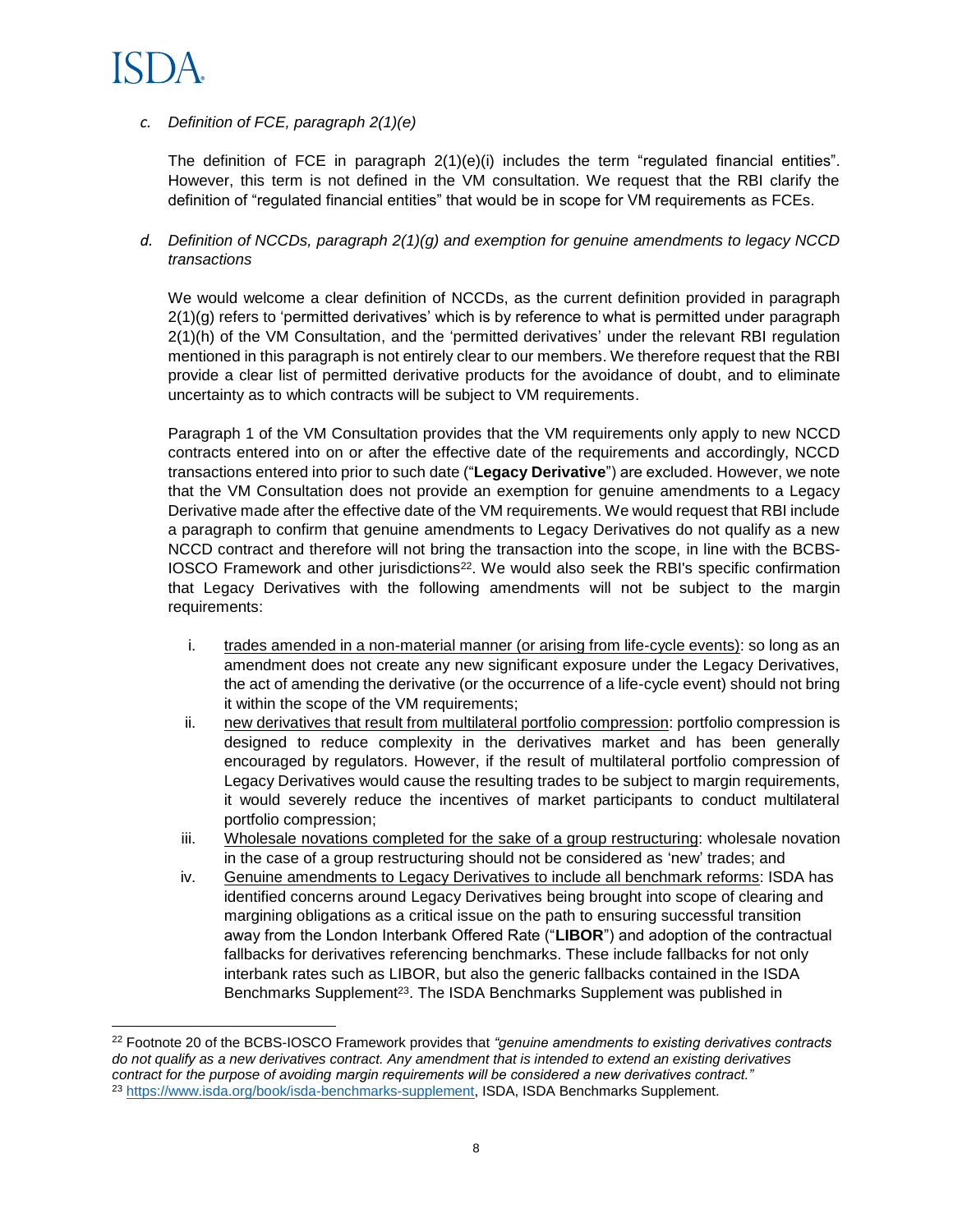response to Article 28(2) of the EU Benchmarks Regulation ("EU BMR")<sup>24</sup> and covers interest rates, equity indices, commodity indices and FX rates. The wide-ranging scope of this Regulation means that many NCCD transactions between an Indian entity and an EU regulated entity are subject to its requirements. Greater certainty would be provided if the RBI clarifies that amendments to Legacy Derivatives to (a) insert fallback provisions for all benchmarks, rather than being restricted to benchmarks for interest rates; or (b) voluntary transition<sup>25</sup> away from IBORs, in either case, would not constitute new contracts. This will remove any impediment market participants may otherwise perceive to ensuring that fallback provisions in their existing transactions (regardless of when these transactions were executed or the benchmarks they reference) are consistent with fallback provisions in their new transactions and as such, help to reduce basis risk across their portfolio of transactions to the fullest extent. Furthermore, such clarity would be helpful in facilitating efficient and cost-effective adoption of the IOSCO statement on the use of financial benchmarks as well as compliance with the EU BMR. Clarity on the treatment of voluntary transition away from LIBOR and other LIBOR related rates (e.g., MIFOR) in relation to RBI margin requirements would ensure an orderly market-wide transition consistent with public sector expectations to transition away from LIBOR<sup>26</sup>.

### *e. Definition of permitted derivative contracts, paragraph 2(1)(h)*

As highlighted in the 2016 Margin Response, we request that the RBI exempt physically-settled foreign exchange forwards and swaps from VM requirements. Physically-settled foreign exchange forwards and swaps are exempted from VM requirements under the BCBS-IOSCO Framework, and we request that the RBI take an approach which is consistent with other jurisdictions and exempt physically-settled foreign exchange forwards and swaps from VM requirements.

We also request the RBI to ensure that there are clear definitions of 'physically settled foreign exchange forwards and swaps' and a clear indication of the distinction between spot and forward transactions, and that the RBI expressly exclude foreign exchange spot transactions from VM requirements which would align the RBI's approach for VM requirements with the BCBS-IOSCO Framework for all types of deliverable foreign exchange contracts (i.e., FX Forwards, FX Spot, and security conversion transactions).

We understand that the Global Foreign Exchange Division ("**GFXD**") of the Global Financial Markets Association has requested similar exemptions in the GFXD response to the 2016 Margin Consultation<sup>27</sup> and the GFXD response to the VM Consultation<sup>28</sup>, and we are supportive of the GFXD comments on this request.

 $\overline{\phantom{a}}$ 

<sup>25</sup> As itemized in Annex 2 of the ARRC's letter to the US regulators, voluntary transition can take various forms including a portfolio compression. The ARRC's letter is available at:

<sup>27</sup> [https://www.gfma.org/wp-content/uploads/0/83/91/207/f6f02eef-59e9-47e4-873e-c5fb9739ff40.pdf,](https://www.gfma.org/wp-content/uploads/0/83/91/207/f6f02eef-59e9-47e4-873e-c5fb9739ff40.pdf) GFXD,

<sup>24</sup> [https://eur-lex.europa.eu/legal-](https://eur-lex.europa.eu/legal-content/EN/TXT/?uri=uriserv:OJ.L_.2016.171.01.0001.01.ENG&toc=OJ:L:2016:171:TOC)

[content/EN/TXT/?uri=uriserv:OJ.L\\_.2016.171.01.0001.01.ENG&toc=OJ:L:2016:171:TOC,](https://eur-lex.europa.eu/legal-content/EN/TXT/?uri=uriserv:OJ.L_.2016.171.01.0001.01.ENG&toc=OJ:L:2016:171:TOC) EU Parliament and the Council of the EU, Regulation (EU) 2016/1011 on indices used as benchmarks in financial instruments and financial contracts or to measure the performance of investment funds.

[https://www.newyorkfed.org/medialibrary/Microsites/arrc/files/2019/ARRC\\_Letter\\_CFTC\\_Regulatory\\_Derivatives\\_Tre](https://www.newyorkfed.org/medialibrary/Microsites/arrc/files/2019/ARRC_Letter_CFTC_Regulatory_Derivatives_Treatment_05132019.pdf) [atment\\_05132019.pdf.](https://www.newyorkfed.org/medialibrary/Microsites/arrc/files/2019/ARRC_Letter_CFTC_Regulatory_Derivatives_Treatment_05132019.pdf)

<sup>26</sup> The US Commodity Futures Trading Commission ("**CFTC**") issued several no-action letters providing relief to swap dealers and other market participants related to the industry-wide initiative to transition from swaps that reference the LIBOR and other interbank offered rates to swaps that reference alternative benchmarks: <https://www.cftc.gov/PressRoom/PressReleases/8228-20>

Response to RBI Discussion Paper on Margin Requirements for non-Centrally Cleared Derivatives, Paragraph 4, Page 3.

<sup>&</sup>lt;sup>28</sup> Not publicly available as of date.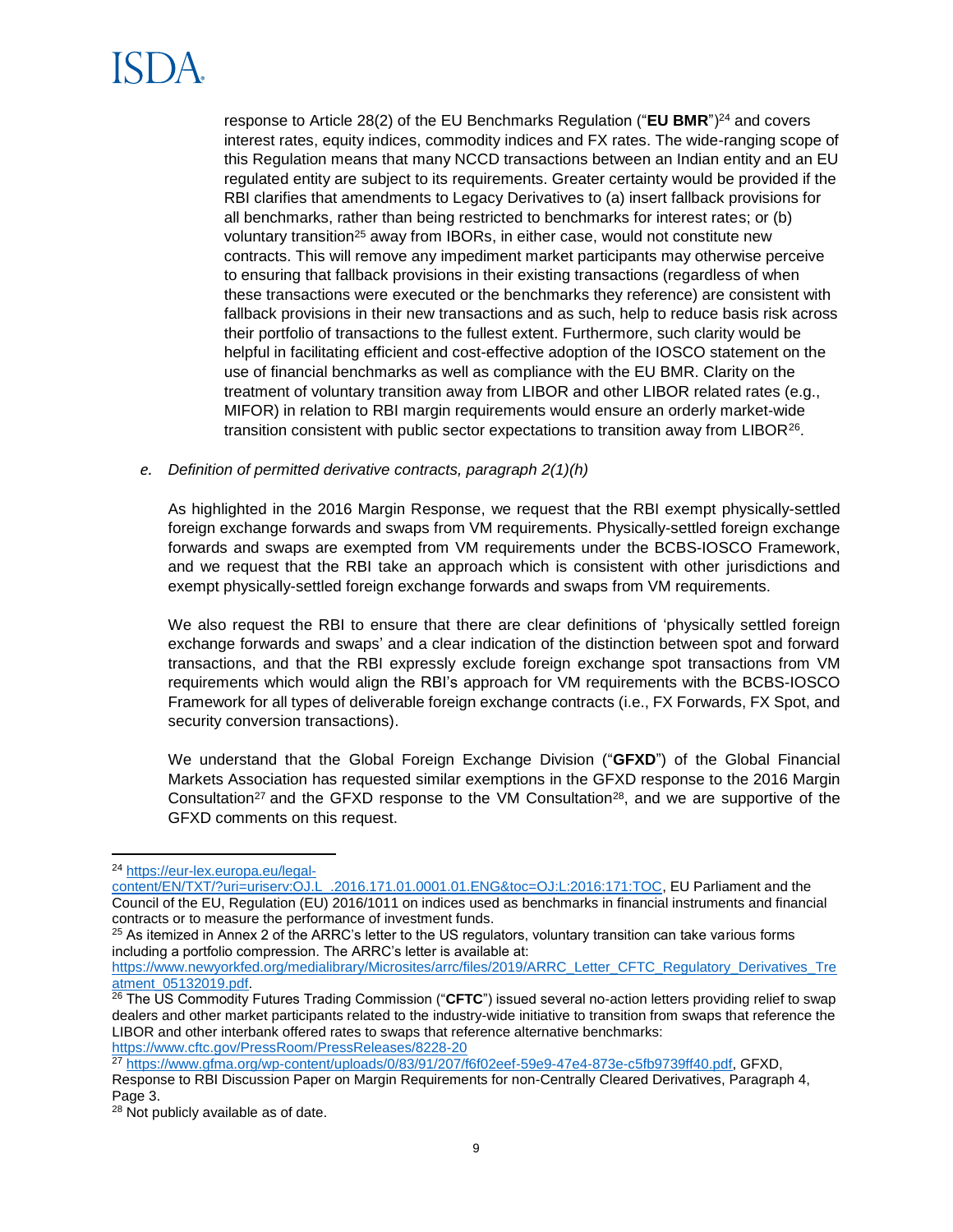

The definition of 'permitted derivative contracts' also appears to exclude equity derivatives and commodity contracts, and we would welcome explicit clarification from the RBI that such contracts are excluded.

We reiterate our request for a clear list of permitted derivative products from the RBI to eliminate uncertainty as to which contracts will be subject to VM requirements.

In addition, to the extent that other derivative contracts that are currently not within scope of VM requirements are proposed to be added to the list of permitted derivative contracts, we request that the RBI provide a public consultation before finalizing such additions.

#### *f. Entity scope, paragraph 3*

We would like to seek clarification from the RBI that VM requirements will only apply to trades booked within an Indian branch of a foreign financial entity, and VM requirements will not be applied at a legal entity level. In addition, we would like to seek clarity that trades executed by an FPI should only be in-scope to the extent that they relate to FPI investments in NCCDs.

We request that the RBI remove the need for market makers to obtain a declaration from counterparties to confirm they are not a covered entity as outlined in paragraph 3(2). This requirement will be a burdensome exercise for impacted firms, and is best to be dealt with under each regulated entity's existing KYC procedures.

We also request that the RBI provide definitions of the exempted entity types in paragraph 3(3), and clarification that government-owned entities (such as Public Sector Enterprises) are not included within the list of excluded entities.

Furthermore, we note that the VM Consultation exempts VM requirements for NCCDs executed between entities belonging to the same consolidated group. 'Consolidated group' has been defined in paragraph 2(1)(b) as the meaning given to 'group' under Indian Accounting Standard ("**IAS**") 110. As IAS 110 does not currently apply to many foreign banks (including Indian branches of foreign banks), these entities will be unable to take benefit of the inter-group transaction exemption permitted by RBI under the VM Consultation. The RBI may consider allowing global banks with Indian branches to rely on a 'consolidated group' definition as set out in equivalent foreign accounting standards that apply to the consolidated financial statements of such global banks.

Therefore, we request the RBI provide a comprehensive definition of 'consolidated group' that will apply to all DCEs and FCEs and will also accommodate global accounting standards, and also clarify at what level consolidation will be permitted (i.e. at an entity level or at a local branch level).

We also request that the RBI explicitly clarifies that inter-branch transactions or transactions executed between a bank branch with its own head office are not subject to VM requirements. We note that such transactions are not documented under a single, legally enforceable netting and collateral agreement, given that bank branches (including the head office) are not separate legal entities. We would like to clarify that this is different from inter-affiliate trades, which are trades executed between two separate legal entities of the same group that can be documented under a legally enforceable netting and collateral arrangement.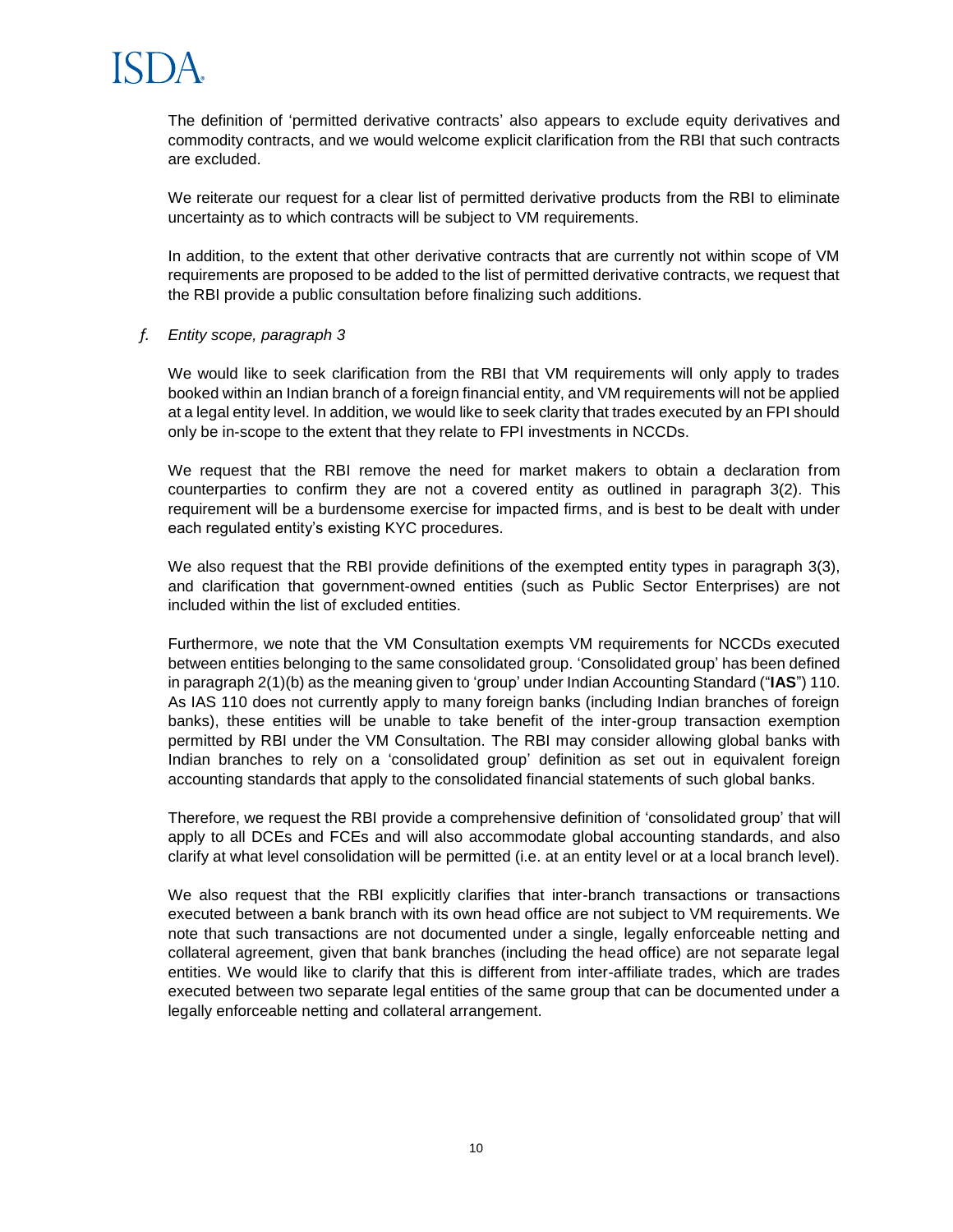

#### *g. Calculation and exchange of variation margin, paragraph 4*

Given the cross-border nature of derivative markets and the fact that many market participants have collateral operations outside of India, we request that the RBI allow for the exchange of VM on at least a T+3 basis as an outer limit, and not the proposed T+1 basis provided for in paragraph 4(1). This amendment is to ensure that VM exchange deadline will not cause significant operational issues, and this also aligns with the requirements of other jurisdictions in Asia such as Hong Kong and Singapore. For example, the VM exchange deadline of other jurisdictions are provided in Table 1 below.

| <b>South Korea</b>                     | <b>Hong Kong</b>                                          | <b>Singapore</b>                                                                  | <b>Australia</b>        |
|----------------------------------------|-----------------------------------------------------------|-----------------------------------------------------------------------------------|-------------------------|
|                                        | Calculation, call, and VM must be called VM should        |                                                                                   | be   VM settlement must |
|                                        |                                                           | settlement of VM within T+1 and exchanged no later be                             | conducted               |
|                                        |                                                           | cannot exceed three $\vert$ collected within $2 \vert$ than three local promptly. |                         |
|                                        | local business days business days from business days from |                                                                                   |                         |
| from the trade date when VM is called. |                                                           | MTA<br>I the<br>οf                                                                |                         |
| $(T+3)$ .                              |                                                           | transaction<br>date                                                               |                         |
|                                        |                                                           | $(T+3)$ .                                                                         |                         |

*Table 1: Comparison of VM exchange deadlines for Asian jurisdictions*

Paragraph 4(2) also mentions that "in the event that the exposures cannot be marked-to-market, a pre-agreed alternative process or fallback mechanism should be used". Currently, all trades permitted by the relevant regulators in India can be marked-to-market, and hence we request clarity on what trades the RBI considers may require such an alternative process be put in place.

The concept of "threshold" referred to in paragraph 4(4) appears to refer to a minimum transfer amount ("**MTA**") which is intended to reduce operational burden, not a threshold for the application of the VM requirements. For the avoidance of doubt, we ask that the RBI define this as an MTA. We would also like to point out that an MTA of INR 500,000 (approximately USD 6,800) is far too low, and is inconsistent with global standards. Such a low MTA will require frequent exchange of collateral and will be operationally challenging, and defeats the purpose of having an MTA. We request that the RBI increase the MTA to a level which is close to the one used in other jurisdictions and the BCBS-IOSCO Framework. For example, the MTAs of other Asian jurisdictions are provided in Table 2 below.

| South Korea                                        | <b>Hong Kong</b>                                              | <b>Singapore</b> | Australia           |
|----------------------------------------------------|---------------------------------------------------------------|------------------|---------------------|
|                                                    | MTA cannot exceed   MTA of no more than   MTA of no more than |                  | MTA of no more than |
| KRW 1 billion.                                     | HK\$3.75 million.                                             | ⅠSGD 800.000.    | AUD 750,000.        |
| Table 2: Comparison of MTA for Asian iurisdictions |                                                               |                  |                     |

*Table 2: Comparison of MTA for Asian jurisdictions*

We also request clarity from the RBI that any eligible collateral posted as VM can be rehypothecated, re-pledged or re-used by the collateral receiver without any limitation.

#### *h. Eligible collateral and haircuts, paragraph 5 & Annex 1*

For our comment on paragraph 5(1), please refer to section 2(b) of this response regarding expansion of the list of eligible collateral to cover non-INR denominated collateral for NCCD transactions entered into by a foreign bank's onshore branch.

Paragraph 5(2) sets out restrictions on the use of foreign central government bonds, and does not allow the use of foreign corporate bonds and equities. This is inconsistent with the eligible collateral allowed by other jurisdictions, and we would request the RBI align the eligible collateral with the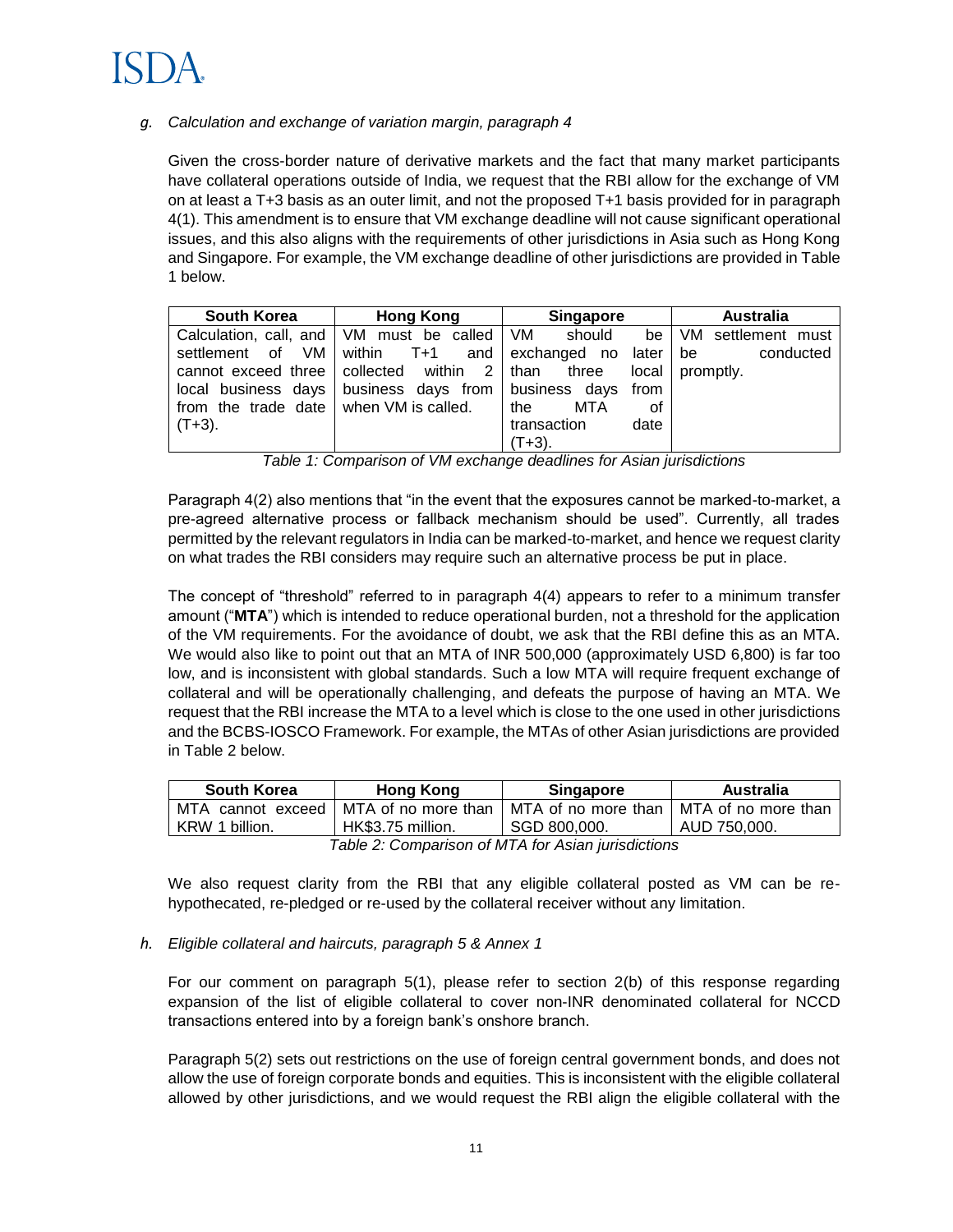

 $\overline{a}$ 

BCBS-IOSCO Framework and other jurisdictions to allow high-quality, liquid assets that are expected to remain liquid and retain their value, with appropriate haircuts in place. For more information on this point, please refer to the ISDA table comparing the eligible collateral across jurisdictions, along with associated haircuts<sup>29</sup>.

We also request that the RBI allow more types of collateral as reflected in the BCBS-IOSCO Framework, such as gold, equities and units of collective investment schemes.

We would also like to note that the eligible collateral allowed is different depending on whether the exchange of VM is between two DCEs (paragraph 5(1)), or a DCE and an FCE (paragraph 5(2)). Global jurisdictions have the same set of eligible collateral between domestic and offshore counterparties, and we would request that the RBI consider harmonizing the eligible collateral to be the same for DCEs and FCEs.

Annex 1 prescribes a haircut of 8% where the 'currency of derivatives obligation differs from that of the collateral asset'. Given the fact that the under paragraph 4(3) VM is to be calculated on a net aggregate basis across all NCCD contracts, it will be impossible for counterparties to distinguish the collateral being sought vs. the currency of the derivatives obligation. We request that the RBI explicitly clarify that 'the currency of derivative obligation' could also refer to either the termination currency of the master agreement, or the base currency or eligible currencies of the CSA. Similarly, the 0% haircut for 'cash in the currency of settlement of the derivative transaction' should also apply to the termination currency of the master agreement or the base currency or eligible currencies of the CSA.

#### *i. Treatment of cash collateral as VM, paragraph 6*

Paragraph 6(2) seems to suggest that cash collateral received as VM is treated purely as a liability for the purpose of the computation of demand and time liabilities and net demand and time liabilities ("**DTL/NDTL**"). Ideally, in cases where the VM is transferred on a title transfer basis, the bank's books will have an asset (positive MTM on the NCCDs) on one hand, and a liability (VM collateral) on the other. The NDTL should take into account the net of the asset and the liability to reflect the bank's true liabilities. For avoidance of doubt, we would request that the RBI explicitly recognize such netting for the purposes of NDTL in paragraph 6 of the VM consultation, and in the related RBI master circular on cash reserve ratio and statutory liquidity ratio<sup>30</sup>.

Furthermore, we request the RBI also confirm that any cash collateral received in a foreign currency as VM will not be treated as a loan or overdraft, and such foreign currency cash VM will be exempted from the overseas foreign currency borrowing limits and other limits as prescribed under the related master direction on risk management and inter-bank dealings<sup>31</sup>.

We also request RBI to clarify that the treatment of cash collateral received as VM will also apply for VM exchanged on a discretionary basis, and that the treatment of all VM (irrespective of whether it is exchanged based on RBI rules, the rules of any other regulator, or on a discretionary basis) will be consistent for regulatory capital purposes as well.

<sup>&</sup>lt;sup>29</sup> [https://www.isda.org/a/Z9uTE/Eligible-Collateral-Comparison-3.21.20.pdf,](https://www.isda.org/a/Z9uTE/Eligible-Collateral-Comparison-3.21.20.pdf) ISDA, Eligible Collateral Comparison by Jurisdiction (as on 21 March, 2020).

<sup>30</sup> [https://rbidocs.rbi.org.in/rdocs/notification/PDFs/98MNDADA89616D1B44C1B8106ED375AE0E57.PDF,](https://rbidocs.rbi.org.in/rdocs/notification/PDFs/98MNDADA89616D1B44C1B8106ED375AE0E57.PDF) RBI, Master Circular - Cash Reserve Ratio (CRR) and Statutory Liquidity Ratio (SLR).

<sup>31</sup> [https://rbidocs.rbi.org.in/rdocs/notification/PDFs/MD3191FD1C01B7704FB9B24E7073F651AB51.PDF,](https://rbidocs.rbi.org.in/rdocs/notification/PDFs/MD3191FD1C01B7704FB9B24E7073F651AB51.PDF) RBI, Master Direction - Risk Management and Inter-Bank Dealings.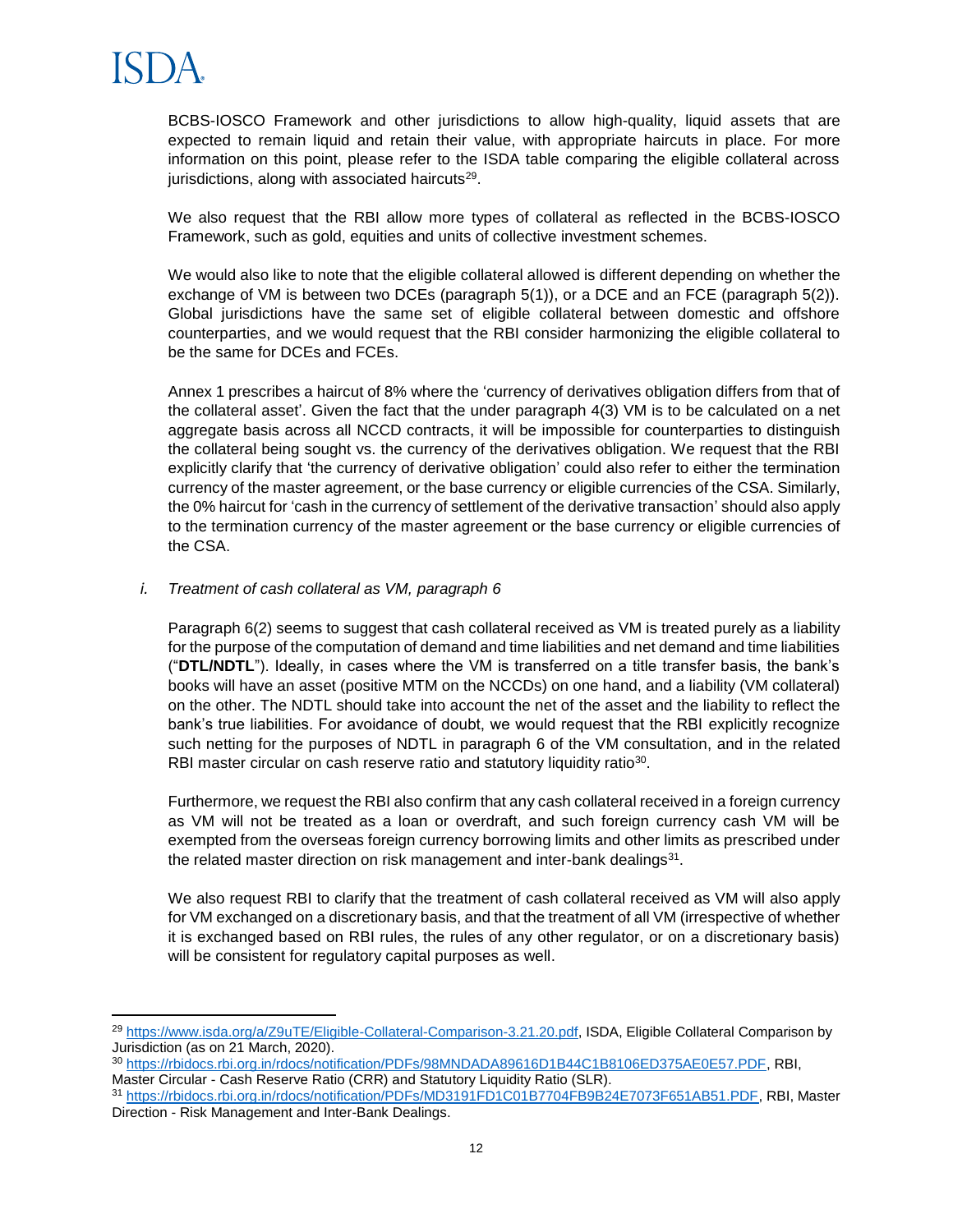

In addition, paragraph 6 does not recognize the treatment of other forms of eligible collateral referred to in paragraph 5 (such as debt securities), and we request that the RBI allow for such non-cash collateral as well.

#### *j. Margin requirements for cross-border NCCD transactions, paragraph 7*

As highlighted in the Industry Margin Submissions and reiterated in the *General Comments* section (paragraph 2(c)) of this response, we request that the RBI allow for a full substituted compliance framework.

For substituted compliance for cross-border transactions, we request that the RBI confirm all BCBS-IOSCO jurisdictions are comparable under paragraph 7(2), similar to what Hong Kong and Singapore have done, or to provide a list of comparable jurisdictions prior to VM requirements being implemented. In addition, we would like clarification on whether the RBI has specified any other foreign jurisdictions where additional considerations would be imposed in order to apply substituted compliance, as indicated under paragraph 7(2).

As highlighted in the *General Comments* (paragraph 2(c)) section of this response, we would like to reiterate the request to consider a framework of automatic deference for transactions entered into by foreign bank branches in India, in order to assist in achieving a workable cross-border framework.

#### **4. Conclusion**

We thank the RBI for the continued engagement on this topic. We would urge the RBI to continue an open and constructive dialogue with market participants to address the concerns we have highlighted in this response to ensure the VM requirements in India are aligned with the BCBS-IOSCO Framework and with global margin rules, and to ensure that there is no unintended consequence of market liquidity fragmentation, disincentivization of hedging activities, or negative impact on economic growth.

We would also like to reiterate here that we would like the RBI to continue to postpone implementation of the VM requirements until these concerns are addressed, and to ensure that the RBI provides the industry with sufficient implementation time once the final VM requirements are issued to allow the industry to put in place the necessary implementation measures as well as repaper all existing agreements with their counterparties.

ISDA thanks the RBI for the opportunity to respond to the VM Consultation, and we welcome continued dialogue with the RBI on any of the points raised this response, as well as the previous related submissions.

Please do not hesitate to contact ISDA via Rahul Advani, Interim Head of Public Policy, Asia Pacific (radvani@isda.org or at +65 6653 4171), or Jing Gu, Head of Legal, Asia Pacific (jgu@isda.org or at +65 6653 4173).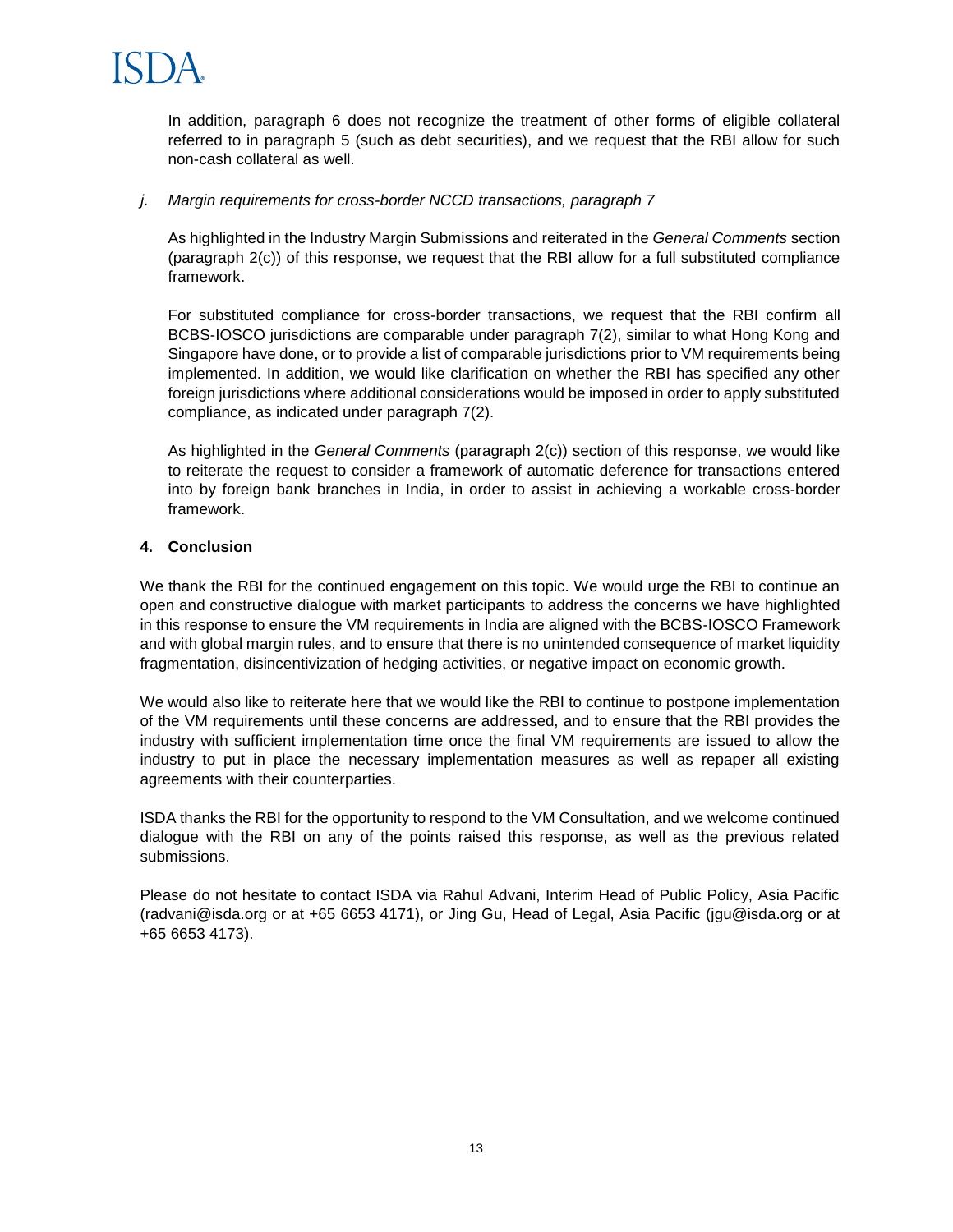

Yours sincerely,

For the International Swaps and Derivatives Association, Inc.

×,

**Rahul Advani Jing Gu Interim Head of Public Policy, Asia Pacific Asia Pacific**

 $\mathcal{U}$  $\sqrt{q}$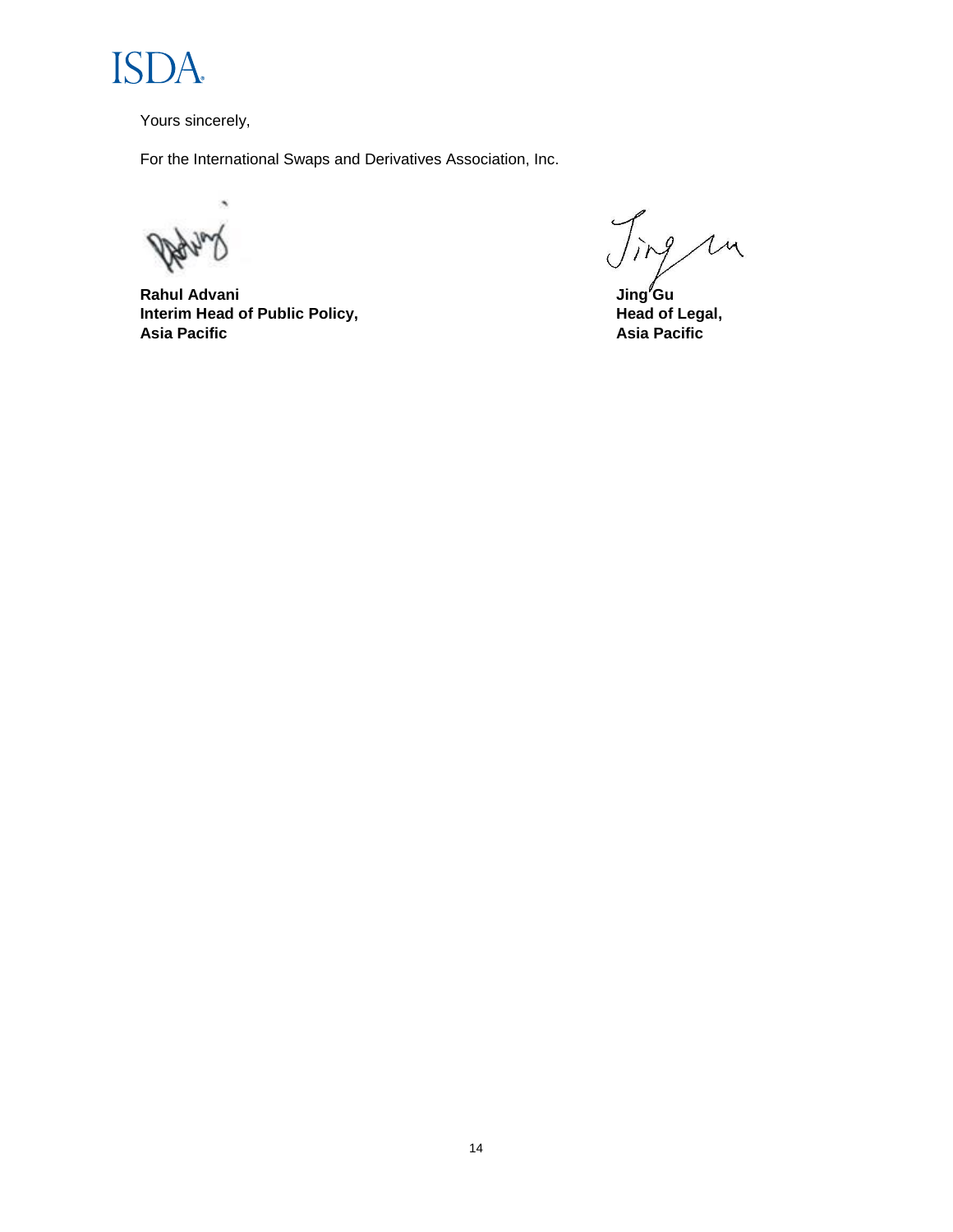

## **ANNEX 1**

# **Previous Industry Margin Submissions to RBI on Margin Requirements**

| Date               | <b>Subject</b>                                                                                                     | Link                                                            |
|--------------------|--------------------------------------------------------------------------------------------------------------------|-----------------------------------------------------------------|
| June 8,<br>2016    | ISDA response to RBI Discussion<br>Paper on Margin Requirements for<br>non-Centrally Cleared Derivatives.          | https://www.isda.org/a/BmiDE/india-<br>submission-080616.pdf    |
| May 14,<br>2018    | ISDA submission to RBI on netting &<br>margin requirements                                                         | https://www.isda.org/a/FTAEE/India-<br>Submission-14-May-18.pdf |
| August 31,<br>2018 | ISDA & FIMMDA follow-up<br>submission to RBI on netting & margin<br>requirements                                   | https://www.isda.org/a/sTAEE/India-<br>Submission-31-Aug-18.pdf |
| March 5,<br>2020   | ISDA submission to RBI on Margin<br>Requirements and the Bilateral<br>Netting of Financial Contracts Bill,<br>2020 | https://www.isda.org/a/1u9TE/RBI_Margin-<br>Netting-letter.pdf  |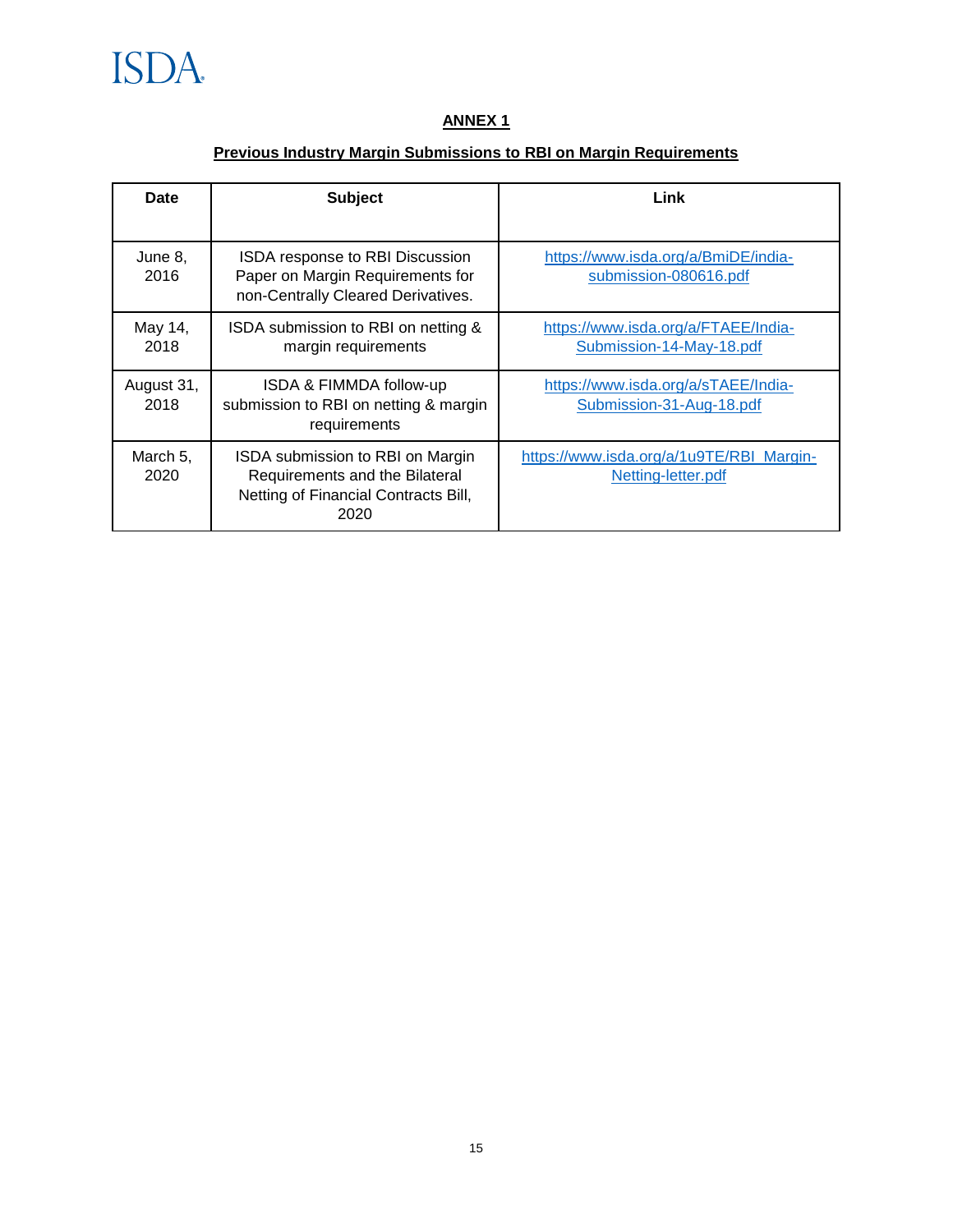**ISDA** 

## **ANNEX 2**

# **Extracts and references in relation to netting in India (prepared by Juris Corp)**

| Sr.<br>No. | <b>Topic</b>                                                                                                                                | <b>Extract</b>                                                                                                                                                                                                                                                                                                                                                                                                                                                                                                                                                                                                                                                                                    | <b>Date</b> | Link        |
|------------|---------------------------------------------------------------------------------------------------------------------------------------------|---------------------------------------------------------------------------------------------------------------------------------------------------------------------------------------------------------------------------------------------------------------------------------------------------------------------------------------------------------------------------------------------------------------------------------------------------------------------------------------------------------------------------------------------------------------------------------------------------------------------------------------------------------------------------------------------------|-------------|-------------|
| 1.         | Notification: Prudential<br>Norms for Off-Balance<br>Sheet Exposures of<br>Banks - Bilateral netting<br>of counterparty credit<br>exposures | "Since the legal position regarding bilateral<br>netting is not unambiguously clear, it has<br>been decided that bilateral netting of mark-<br>to-market (MTM)<br>values arising on<br>account of such<br>derivative contracts<br>cannot be permitted. Accordingly, banks<br>should count their gross positive MTM<br>value of such contracts for the purposes of<br>capital adequacy as well as for exposure<br>norms."                                                                                                                                                                                                                                                                          | 1/10/2010   | <b>Link</b> |
| 2.         | <b>Bulletin: Regulatory</b><br>and Other Measures                                                                                           | "Since the legal position regarding bilateral<br>netting is not unambiguously clear, it has<br>been decided that bilateral netting of<br>mark-to-market (MTM) values arising on<br>account of such derivative contracts<br>cannot be permitted. Accordingly, banks<br>should count their gross positive MTM<br>value of such contracts for the purposes of<br>capital adequacy as well as for exposure<br>norms."                                                                                                                                                                                                                                                                                 | 12/11/2010  | Link        |
| 3.         | Circular: Prudential<br>Norms for Off-balance<br>Sheet Exposures of<br><b>Banks</b>                                                         | "Since the legal position regarding bilateral<br>netting is not unambiguously clear,<br>receivables and payables from/to the<br>same counterparty including that relating<br>to a single derivative contract should not<br>be netted."                                                                                                                                                                                                                                                                                                                                                                                                                                                            | 11/08/2011  | Link        |
| 4.         | <b>Bulletin: Regulatory</b><br>and Other Measures                                                                                           | "Since the legal position regarding bilateral<br>netting is not unambiguously clear,<br>receivables and payables from/to the<br>same counterparty including that relating<br>to a single derivative contract should not<br>be netted."                                                                                                                                                                                                                                                                                                                                                                                                                                                            | 13/09/2011  | Link        |
| 5.         | Speech : Legislative<br>Reforms-<br><b>Strengthening Banking</b><br>Sector - Anand Sinha                                                    | "Similarly, while bilateral netting in<br>the<br>event of liquidation is admissible<br>for<br>private sector banks governed by<br>the<br>Companies Act and the normal bankruptcy<br>laws, the position in this regard for public<br>sector banks, SBI and its subsidiaries is<br>not clear in law, as liquidation, if at all, of<br>such banks<br>would be as<br>per<br>the<br>Notification<br>to<br>be<br>bv<br>the<br>issued<br>Government in this regard."<br>"The legal position regarding bilateral<br>netting is not unambiguously clear in case<br>of banks established by special statutes<br><i>llike</i><br>SBI<br>Act, Banking Companies<br>(Acquisition and Transfer of Undertakings) | 12/01/2012  | Link        |
| 6.         | Master Circular:<br>Prudential norms on<br>Income Recognition,                                                                              | Act, etc.]."<br>"Since the legal position regarding<br>bilateral netting is not unambiguously<br>clear, receivables and payables from/to                                                                                                                                                                                                                                                                                                                                                                                                                                                                                                                                                          | 01/07/2014  | Link        |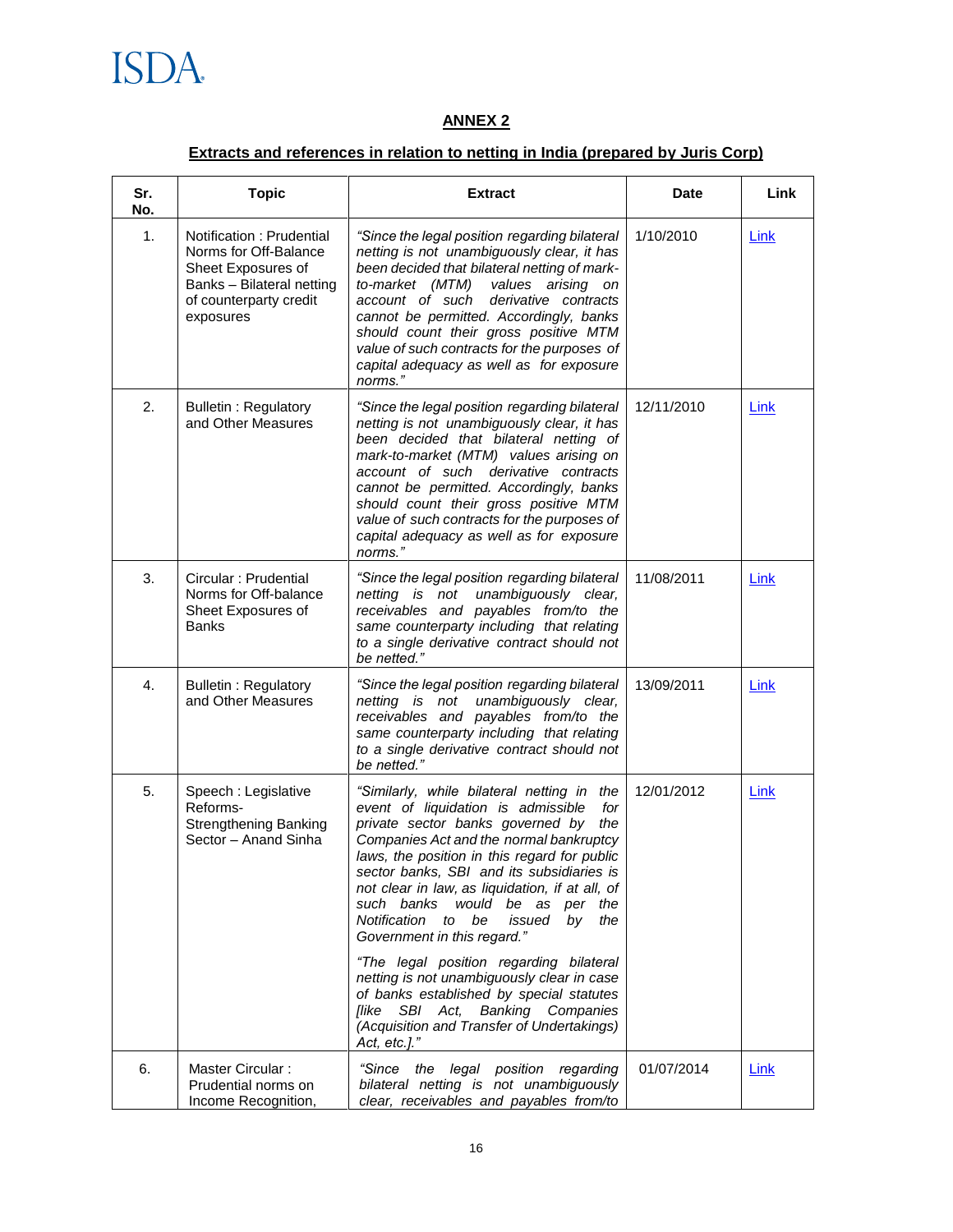# **ISDA**

| Sr.<br>No. | <b>Topic</b>                                                                                                                           | <b>Extract</b>                                                                                                                                                                                                                                                                                                                                                                                                                                                                                                      | Date       | Link |
|------------|----------------------------------------------------------------------------------------------------------------------------------------|---------------------------------------------------------------------------------------------------------------------------------------------------------------------------------------------------------------------------------------------------------------------------------------------------------------------------------------------------------------------------------------------------------------------------------------------------------------------------------------------------------------------|------------|------|
|            | <b>Asset Classification</b><br>and Provisioning<br>pertaining to Advances                                                              | the same counterparty including that<br>relating to a single derivative contract<br>should not be netted."                                                                                                                                                                                                                                                                                                                                                                                                          |            |      |
| 7.         | Discussion Paper on<br><b>Margin Requirements</b><br>for non-Centrally<br><b>Cleared Derivatives</b>                                   | "The methodology applied to compute<br>margin requirements should be able to<br>capture any loss caused by default of a<br>counterparty with a high degree of<br>confidence.<br>Due<br>to lack of legal<br>unambiguity on reckoning exposures<br>based on net basis, the requirement of<br>variation and initial margins have to be<br>applied on a contract by contract basis.<br>Portfolio margining models can be used<br>only when RBI specifically permits<br>computation of margins on a portfolio<br>basis." | 02/05/2016 | Link |
| 8.         | Interview: Corporate<br>Debt Market - Mr. H. R.<br>Khan                                                                                | "So, what we are trying to do is in terms of<br>CDS, the main issue which has been a<br>stumbling block as per the market is this<br>netting issue involving public sector<br>because of that capital charge increases.<br>So, we were in dialogue with the<br>government whether we have that<br>amendment to the RBI act, netting and if<br>that is not possible, pending that whether<br>based on legal opinion we got second<br>tracked whether the netting can be<br>allowed. So, that will be a big boost."   | 01/08/2016 | Link |
| 9.         | Speech: Strengthening<br>Our Debt Markets - Dr.<br>Raghuram G. Rajan                                                                   | "We are conscious of the limitations<br>placed on netting of derivative contracts,<br>and thus the higher associated capital<br>requirements on banks. The issue has<br>been taken up with the Government, and<br>we hope to amend the RBI Act to make<br>such netting possible."                                                                                                                                                                                                                                   | 26/08/2016 | Link |
| 10.        | Notification: Guidelines<br>for Computing<br>Exposure for<br><b>Counterparty Credit</b><br>Risk arising from<br>Derivative Transaction | "At present, due to lack of unambiguity of<br>legal enforceability of bilateral netting<br>agreements, each non-centrally cleared<br>OTC derivative trade will be considered a<br>netting set of its own and therefore,<br>computation of RC and PFE will not<br>recognise any offset among different<br>derivative transactions."                                                                                                                                                                                  | 10/11/2016 | Link |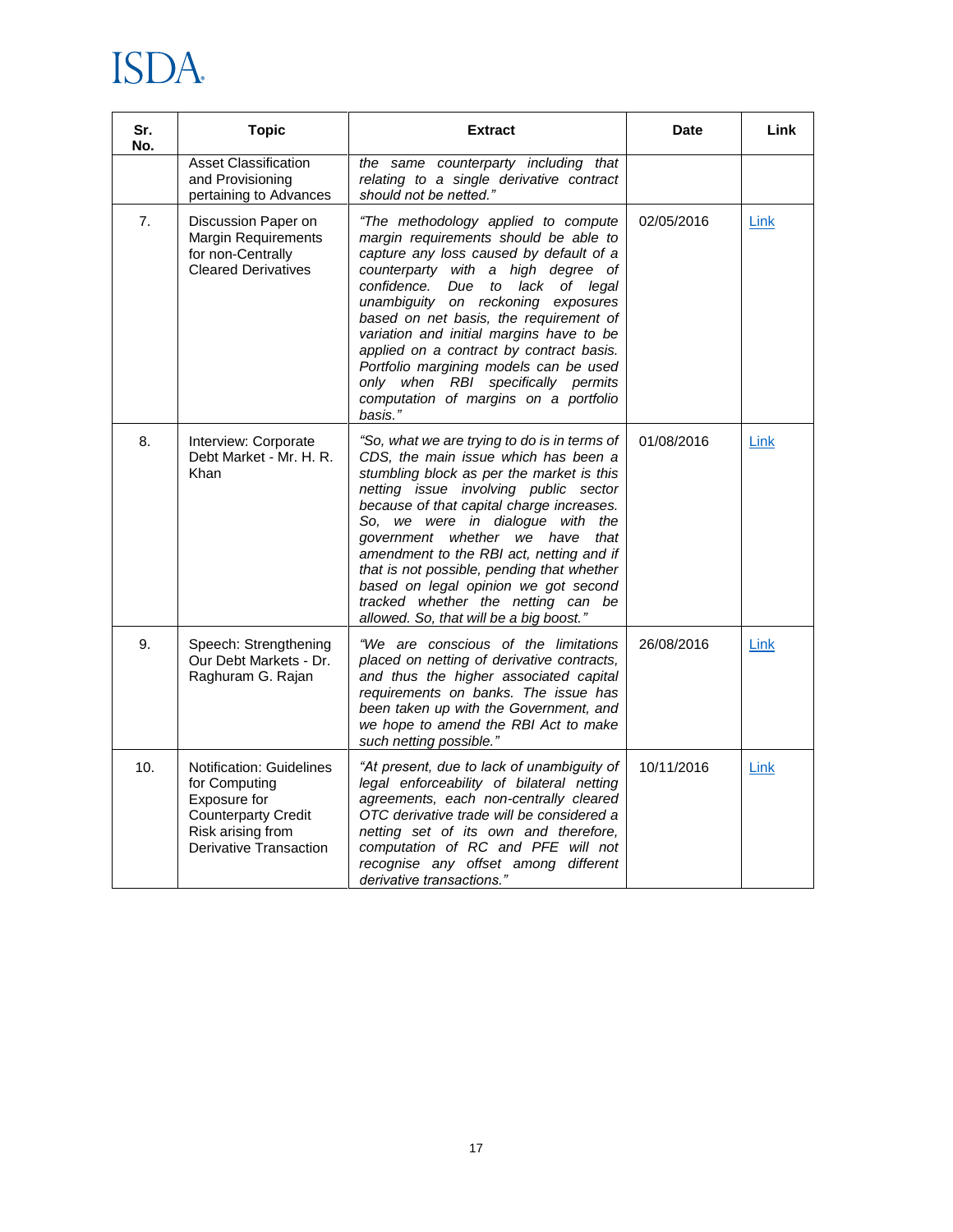#### **ANNEX 3**

#### **Proposed list of QFC based on the 2018 ISDA Model Netting Act**

(a) a currency, cross-currency or interest rate swap or profit rate swap;

- (b) a basis swap;
- (c) a spot, future, forward or other foreign exchange transaction;
- (d) a cap, collar or floor transaction;
- (e) a commodity swap;
- (f) a forward rate agreement;
- (g) a currency or interest rate future;
- (h) a currency or interest rate option;

(i) an equity derivative, such as an equity or equity index swap, equity forward, equity option or equity index option;

(j) a derivative relating to bonds or other debt securities or to a bond or debt security index, such as a total return swap, index swap, forward, option or index option;

(k) a credit derivative, such as a credit default swap, credit default basket swap, total return swap or credit default option;

(l) an energy derivative, such as an electricity derivative, oil derivative, coal derivative or gas derivative, including a derivative on physical transmission rights, financial transmission rights or transmission capacity;

- (m) a weather derivative, such as a weather swap or weather option;
- (n) a bandwidth derivative;
- (o) a freight derivative;

(p) an emissions derivative, such as an emissions allowance or emissions reduction transaction;

- (q) an economic statistics derivative, such as an inflation derivative;
- (r) a property index derivative;
- (s) a spot, future, forward or other securities or commodities transaction;

(t) a securities contract, including a margin loan and an agreement to buy, sell, borrow or lend securities, such as a securities repurchase or reverse repurchase agreement, a securities lending agreement or a securities buy/sell-back agreement, including any such contract or agreement relating to mortgage loans, interests in mortgage loans or mortgage-related securities;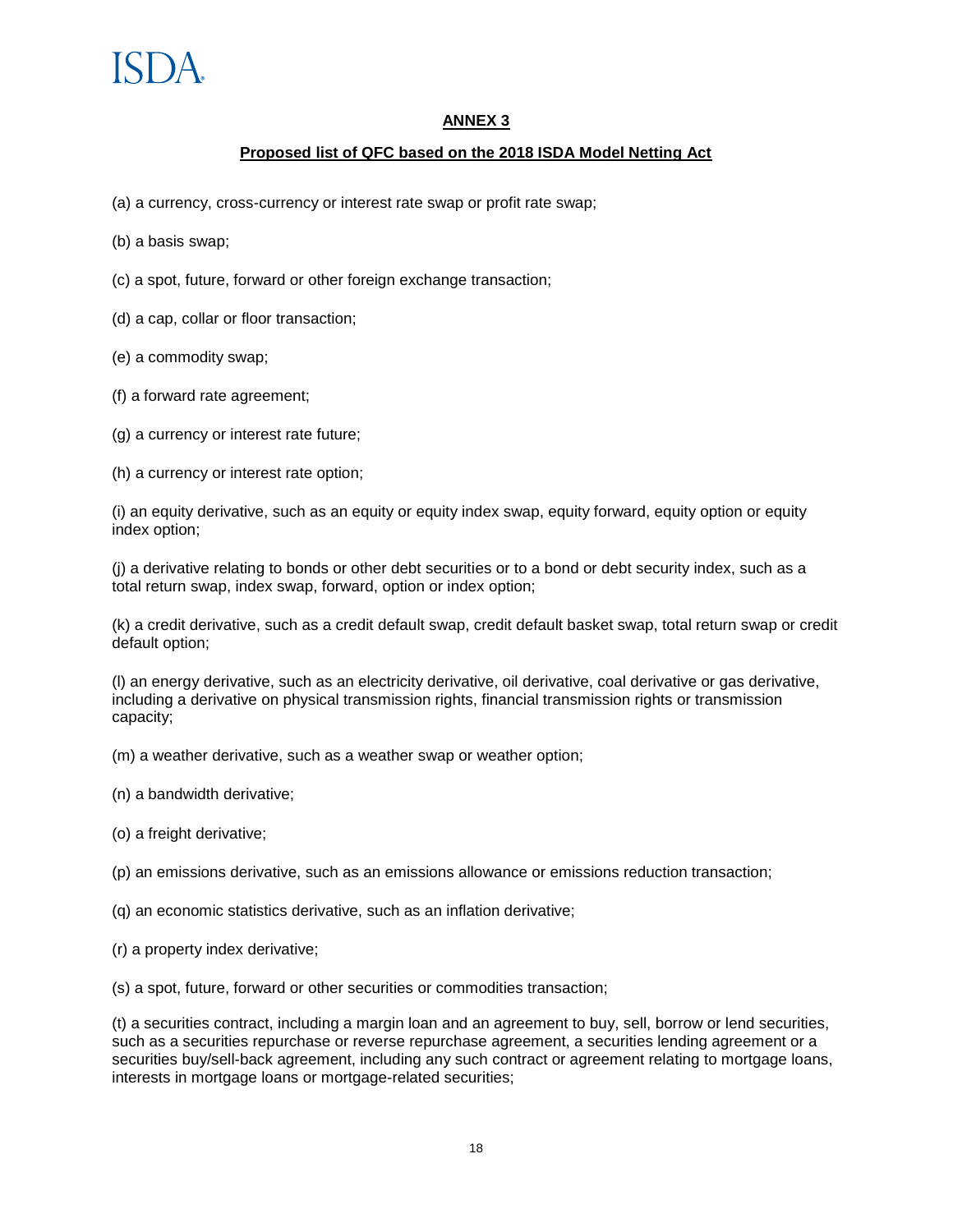# $|\zeta|$ )/

(u) a commodities contract, including an agreement to buy, sell, borrow or lend commodities, such as a commodities repurchase or reverse repurchase agreement, a commodities lending agreement or a commodities buy/sell-back agreement;

(v) a collateral arrangement;

(w) an agreement to clear or settle securities transactions or to act as a depository for securities;

(x) any other agreement, contract or transaction similar to any agreement, contract or transaction referred to in paragraphs (a) to (w) with respect to one or more reference items or indices relating to, without limitation, interest rates, currencies, commodities, energy products, electricity, equities, fund interest, weather, bonds and other debt instruments, sukuk, precious metals, quantitative measures associated with an occurrence, extent of an occurrence, or contingency associated with a financial, commercial or economic consequence, or economic or financial indices or measures of economic or financial risk or value ;

(y) any swap, forward, option, contract for differences or other derivative in respect of, or combination of, one or more agreements or contracts referred to in paragraphs (a) to (x);

(z) an instrument, agreement or transaction that is or effects the economic equivalent of one of the instruments, agreements or transactions referred to in paragraphs (a) to (y) through use of a murabaha, musawama or wa'ad or any other structure commonly used for the purpose of effecting Shari'a compliant instruments, agreements or transactions; and

(aa) any agreement, contract or transaction designated as a qualified financial contract by the Authority under this Act;